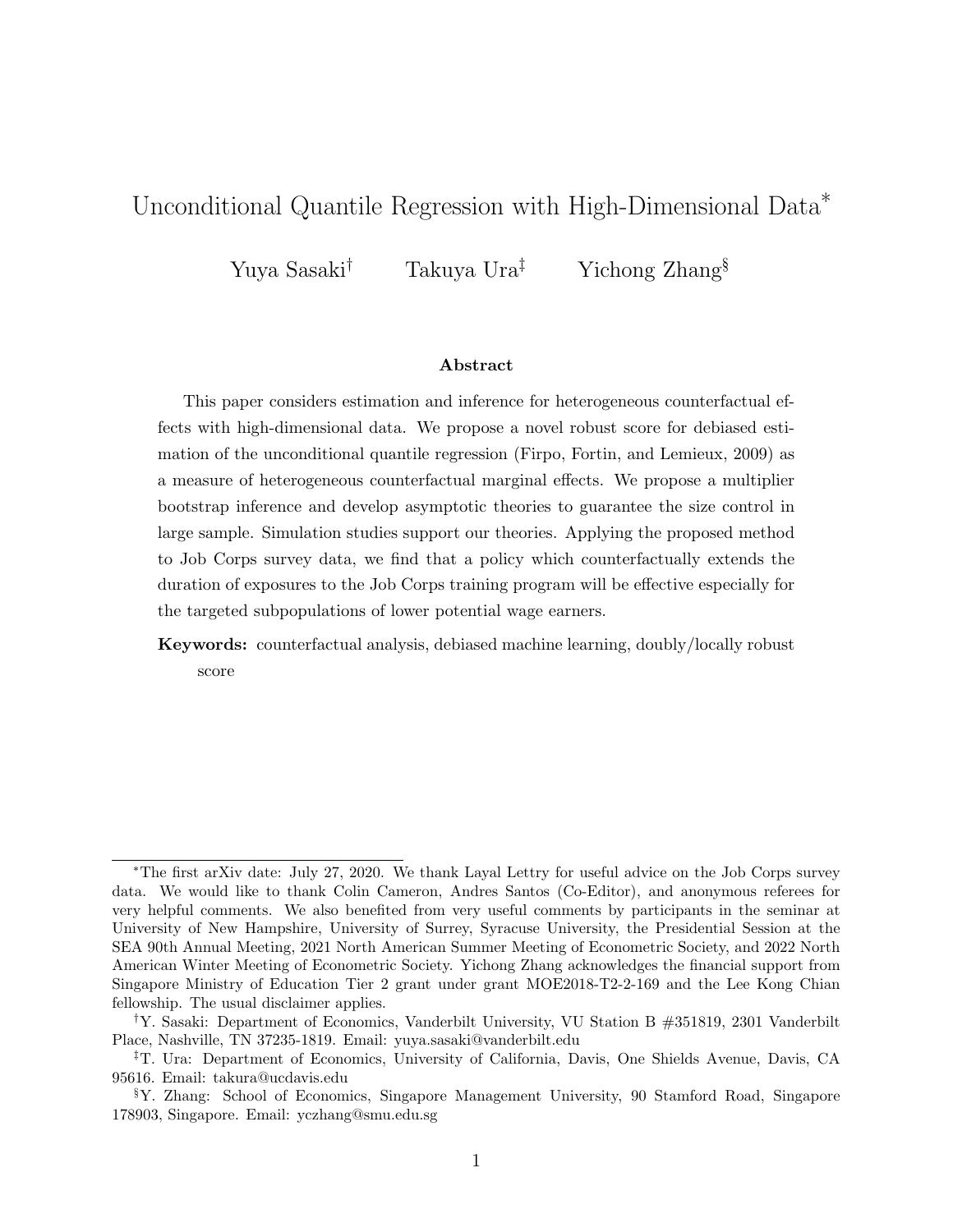### 1 Introduction

Analysis of an outcome response to a counterfactual shift in the covariate distribution is of interest in policy studies. Such a counterfactual analysis requires accounting for the Oaxaca-Blinder decomposition of heterogeneous outcome distributions into structural heterogeneity  $(F_{Y|X})$  and distributional heterogeneity  $(F_X)$ ; see [Fortin, Lemieux, and Firpo](#page-21-1) [\(2011\)](#page-21-1) for a review. To conduct a credible counterfactual analysis, it is crucial to control a structure  $(F_{Y|X})$  with rich information about X while applying a counterfactual shift in the distribution of X. In this light, a researcher ideally wants to use high-dimensional  $X$  in data.

Motivated by this feature of causal inference and the recently increasing availability of high-dimensional data, we develop a novel theory and method of estimation and inference for heterogeneous counterfactual effects with high-dimensional controls. The existing literature features a number of alternative approaches and frameworks of counterfactual analysis. Among others, we focus on the unconditional quantile partial effect (UQPE; [Firpo, Fortin,](#page-21-0) [and Lemieux, 2009\)](#page-21-0) in the unconditional quantile regression based on the re-centered influence function (RIF) of [Firpo et al.](#page-21-0) [\(2009\)](#page-21-0) for two reasons: (i) its advantage of providing "a simple way of performing detailed decompositions" [\(Fortin et al., 2011,](#page-21-1) p. 76) and (ii) its popularity.[1](#page-1-0) This parameter measures the marginal effect of counterfactually shifting the distribution of a coordinate of  $X$  on population quantiles of an outcome.

The UQPE is defined with the conditional distribution  $F_{Y|X}$  and the marginal distribution  $F_X$ . Let  $X = (X_1, X_{-1})$  denote the status quo, where  $X_1$  is a scalar treatment variable of interest and  $X_{-1}$  consists of controls. We focus on the change from X to  $(X_1 + \varepsilon, X_{-1})$ throughout this paper, while our analysis can be generalized to the change in any fixed direction. The counterfactual distribution of Y after this change is

$$
F_Y^{\varepsilon}(y) = \int F_{Y|X=(x_1+\varepsilon,x_{-1})}(y) dF_X(x).
$$

The UQPE with respect to the first coordinate,  $X_1$ , of X is defined by

<span id="page-1-1"></span>
$$
UQPE(\tau) = \left. \frac{\partial Q_{\tau}(F_Y^{\varepsilon})}{\partial \varepsilon} \right|_{\varepsilon=0},\tag{1}
$$

where  $Q_{\tau}$  is the  $\tau$ -th quantile operator. The UQPE measures the change in the outcome quantile when the distribution of  $X$  changes infinitesimally in the direction of the first coordinate. Under the assumption of conditional exogeneity, as in Chernozhukov, Fernández-[Val, and Melly](#page-21-2) [\(2013,](#page-21-2) Section 2.3), the UQPE can be interpreted as the causal effect of

<span id="page-1-0"></span><sup>&</sup>lt;sup>1</sup>As of February 17, 2022, [Firpo et al.](#page-21-0) [\(2009\)](#page-21-0) have attracted 2275 Google Scholar citations.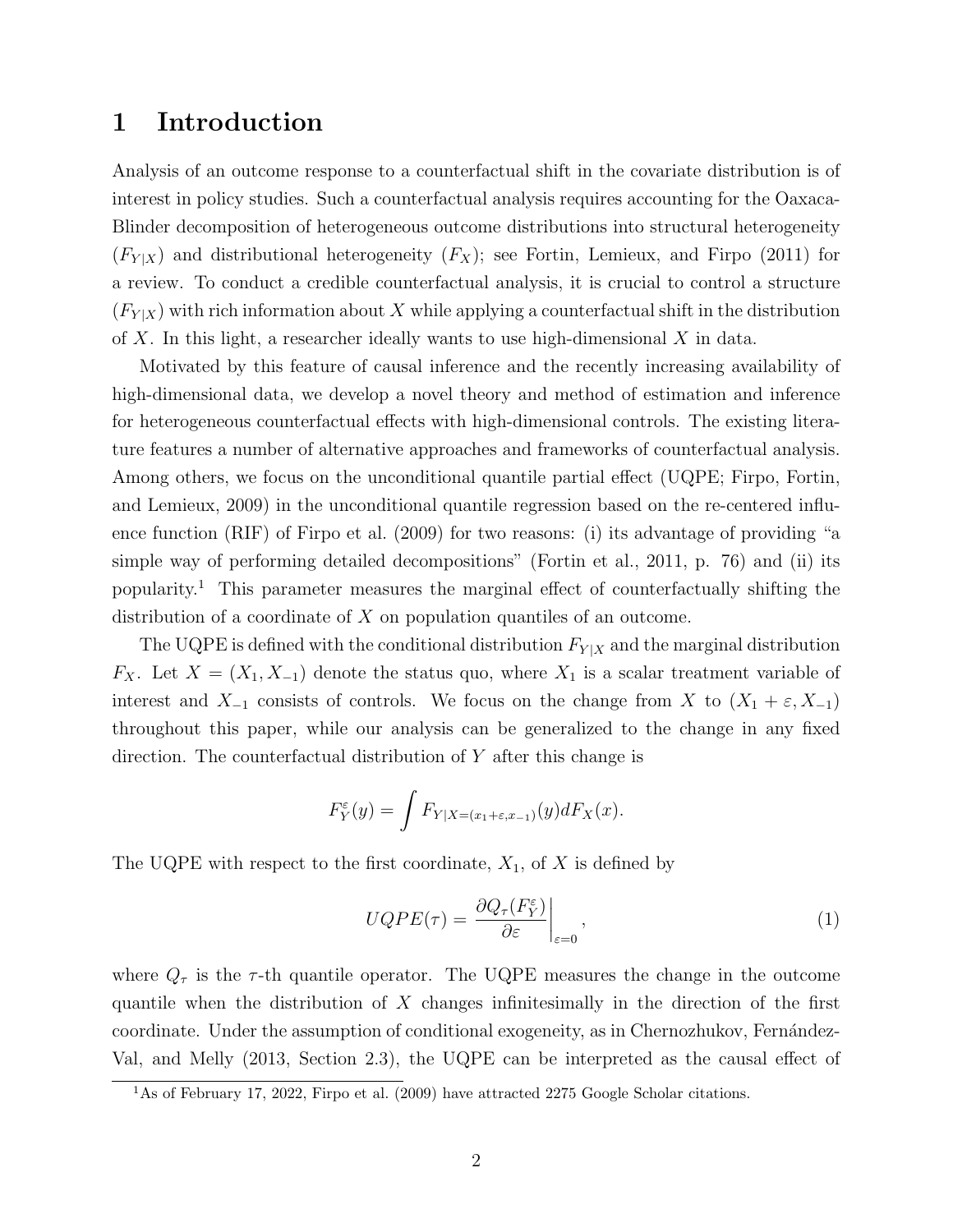changing the distribution of  $X$  infinitesimally. Without such an assumption, UQPE may still be of interest as a summary statistic of the counterfactual distributional relationship between Y and  $X_1$ .

To fix ideas, suppose that a policy maker is interested in analyzing the counterfactual effects of extending the duration  $X_1$  of an exposure to the Job Corps training program on the outcome Y of hourly wages, controlling for a large number of demographic, socioeconomic and behavioral attributes  $X_{-1}$ . The median of the actual distribution of hourly wages is given by  $Q_{0.5}(F_Y^0)$ . On the other hand, if the exposures are extended by  $\varepsilon$  days for every participant, then the median of the counterfactual distribution of hourly wages becomes  $Q_{0.5}(F_Y^{\varepsilon})$ . In this case,  $Q_{0.5}(F_Y^{\varepsilon}) - Q_{0.5}(F_Y^0)$  measures the counterfactual effect on the median of the wage distribution, and  $UQPE(\tau) = \lim_{\varepsilon \to 0} (Q_{0.5}(F_Y^{\varepsilon}) - Q_{0.5}(F_Y^0))/\varepsilon$  measures its marginal effect.

While the RIF regression approach is indeed simpler to implement than alternative methods of counterfactual analysis as emphasized by [Fortin et al.](#page-21-1) [\(2011\)](#page-21-1), an estimation of the UQPE still requires a three-step procedure. The first step is an estimation of unconditional quantiles. The second step implements the RIF regression. The third step integrates the RIF regression estimates to in turn estimate the UQPE. [Firpo et al.](#page-21-0) [\(2009\)](#page-21-0) provide an estimation procedure for the case of low-dimensional data. If we allow for high-dimensional controls with the aforementioned motivation, then the second step will require some estimation of the high-dimensional RIF regression, and the traditional techniques to incorporate estimation errors of the second step into the third step no longer apply. To overcome this challenge, we construct a novel doubly/locally robust score for estimation of the UQPE. The key insight for the construction is the identification result in [Firpo et al.](#page-21-0) [\(2009,](#page-21-0) p. 958) that the UQPE has the same structure as the average derivative estimator, whose influence function in the presence of nonparametric preliminary estimation has been well studied in the existing literature (e.g., [Newey, 1994\)](#page-21-3). With this doubly/locally robust score, we obtain a Z-estimation criterion with robustness against perturbations in functional nuisance parameters as in [Belloni, Chernozhukov, and Kato](#page-20-0) [\(2014\)](#page-20-0) and [Belloni, Chernozhukov, Chetverikov,](#page-20-1) [and Wei](#page-20-1) [\(2018\)](#page-20-1), and can thereby use the debiased estimation approach (e.g., [Belloni et al.,](#page-20-0) [2014;](#page-20-0) [Chernozhukov, Chetverikov, Demirer, Duflo, Hansen, and Newey, 2017;](#page-20-2) [Chernozhukov,](#page-20-3) [Chetverikov, Demirer, Duflo, Hansen, Newey, and Robins, 2018;](#page-20-3) [Chernozhukov, Escanciano,](#page-20-4) [Ichimura, Newey, and Robins, 2021a\)](#page-20-4), which allows one to obtain the asymptotic distribution of a UQPE estimator, independently of the second-step estimation as far as it satisfies some convergence rate conditions satisfied by major nonparametric estimators and machine learners. To provide a readily applicable method for practitioners, we focus on a specific method of estimation and bootstrap inference in the main text, but we also provide a generic method in the online supplement.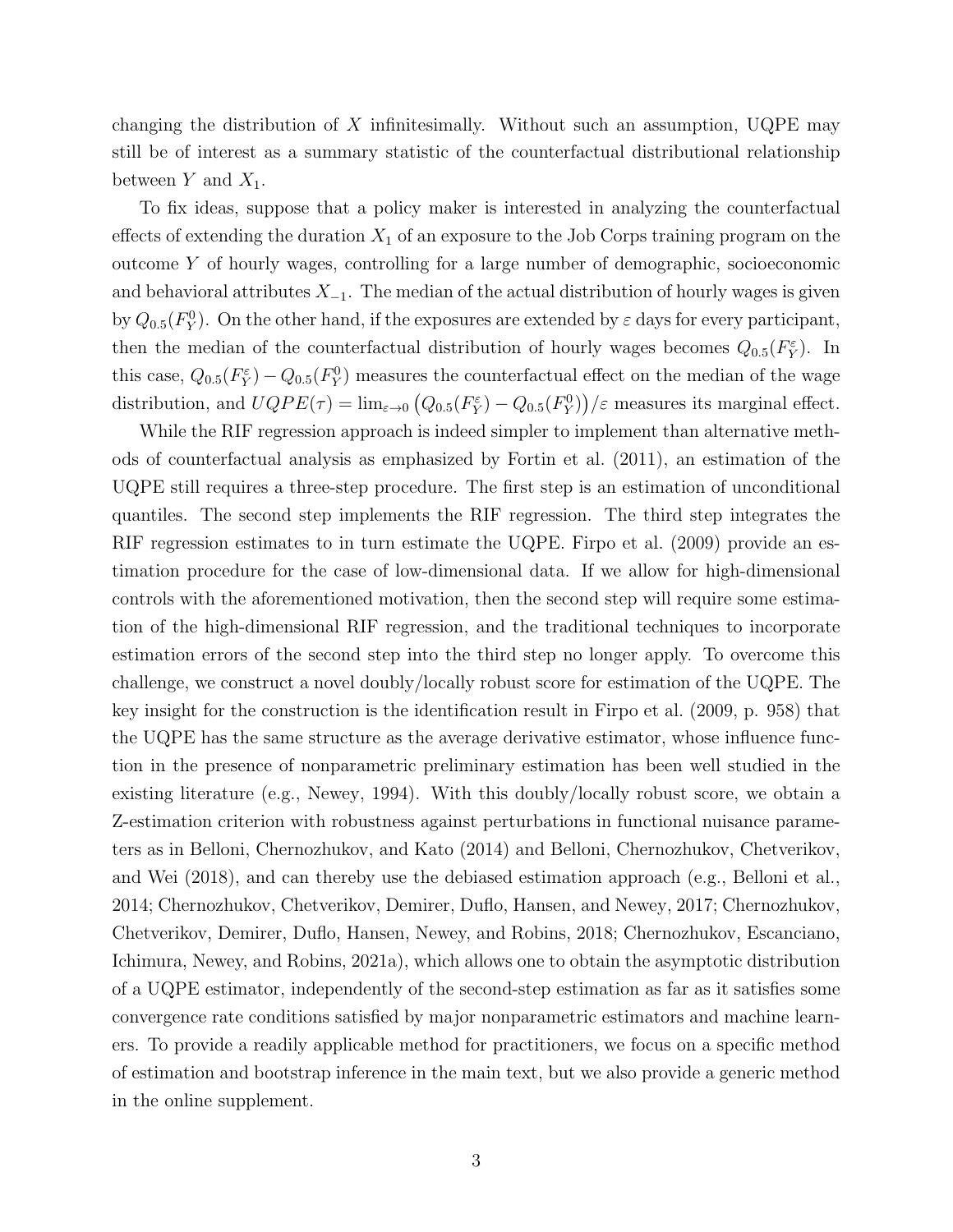**Notations.** In this paper, we will use the following mathematical symbols and notations.  $\mathcal{X}$ denotes the support of X. For a vector v, we define  $\text{Supp}(v) = \{i : v_i \neq 0\}, ||v||_1 = \sum_i |v_i|$ ,  $||v||_2 = (\sum_i v_i^2)^{1/2}$ , and  $||v||_{\infty} = \max_i |v_i|$ . Denote the cardinality of Supp(v) by  $||v||_0$ . For a matrix A, we define  $||A||_{\infty} = \max_{ij} |A_{ij}|$ . We let  $\Lambda$  be the standard logistic CDF and  $\Phi$  be the standard normal CDF.

## <span id="page-3-2"></span>2 Robust Score, Estimation, and Inference for  $UQPE(\tau)$

In this section, we develop a new score for doubly/locally robust estimation of the UQPE. We then present specific estimation and inference procedures in Sections [2.2](#page-4-0) and [2.3,](#page-7-0) respectively. It is worthwhile to mention here that our analysis allows the dimensionality of  $X$  to depend on the sample size N and to diverge as  $N \to \infty$ .

Following [Firpo et al.](#page-21-0) [\(2009\)](#page-21-0), we can rewrite our parameter of interest, defined in [\(1\)](#page-1-1), as a function of identifiable objects. Namely,

$$
UQPE(\tau) = -\frac{\theta(\tau)}{f_Y(q_\tau)},
$$

where  $f_Y$  is the density function of Y,  $q_\tau$  is the  $\tau$ -th quantile of Y, and

<span id="page-3-1"></span><span id="page-3-0"></span>
$$
\theta(\tau) = \int \frac{\partial F_{Y|X=x}(q_{\tau})}{\partial x_1} dF_X(x). \tag{2}
$$

This equation is shown in [Firpo et al.](#page-21-0) [\(2009,](#page-21-0) Corollary 1).

### 2.1 Doubly/Locally Robust Score

We could estimate  $\theta(\tau)$  based on [\(2\)](#page-3-0) and some estimator for  $F_{Y|X}(\cdot)$ . When X is highdimensional, this direct estimation of  $\theta(\tau)$  can result in a large bias, a large variance, or both. Instead, we propose to construct an estimator for  $\theta(\tau)$  based on an alternative representation:

$$
\theta(\tau) = \int \frac{\partial F_{Y|X=x}(q_{\tau})}{\partial x_1} dF_X(x) - \int \omega(x) (1\{y \le q_{\tau}\} - m_0(x, q_{\tau})) dF_{Y,X}(y, x) \n= \int \left( m_1(x, q_{\tau}) - \omega(x) (1\{y \le q_{\tau}\} - m_0(x, q_{\tau})) \right) dF_{Y,X}(y, x),
$$
\n(3)

where  $\omega(x) = \partial \log f_{X_1|X_{-1}=x_{-1}}(x_1)/\partial x_1, m_0(x, q) = F_{Y|X=x}(q)$  and  $m_1(x, q) = \partial m_0(x, q)/\partial x_1$ . This representation in [\(3\)](#page-3-1) comes from the influence adjustment term for the average deriva-tive estimator [\(Newey, 1994,](#page-21-3) p.1369). Namely,  $\int \omega(x) (1\{y \le q_\tau\} - m_0(x, q_\tau)) dF_{Y,X}(y, x)$  in [\(3\)](#page-3-1) adjusts the estimation error from the regularized preliminary estimation.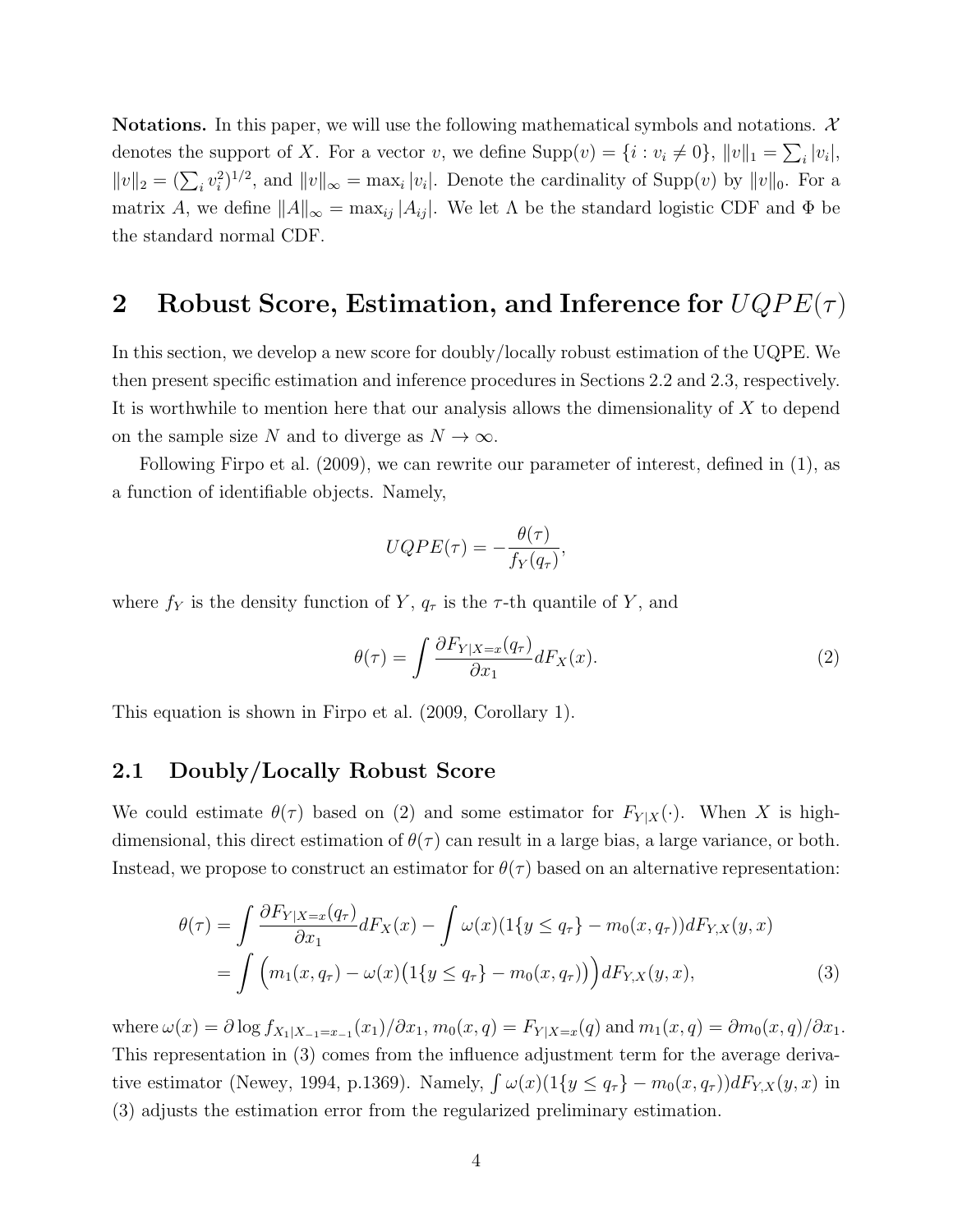The advantage of [\(3\)](#page-3-1) over [\(2\)](#page-3-0) is that [\(3\)](#page-3-1) is doubly robust in the sense that

<span id="page-4-1"></span>
$$
\theta(\tau) = \int (\tilde{m}_1(x, q_\tau) - \omega(x) (1\{y \le q_\tau\} - \tilde{m}_0(x, q_\tau))) dF_{Y,X}(y, x)
$$
(4)

and

<span id="page-4-2"></span>
$$
\theta(\tau) = \int (m_1(x, q_\tau) - \tilde{\omega}(x) (1\{y \le q_\tau\} - m_0(x, q_\tau))) dF_{Y,X}(y, x) \tag{5}
$$

hold for a set of values that the high-dimensional nuisance parameters  $(\tilde{\omega}(x), \tilde{m}_0(x, q),$  $\tilde{m}_1(x,q)$  take as far as  $\tilde{m}_1(x,q) = \partial \tilde{m}_0(x,q)/\partial x_1$  and some regularity conditions to be formally stated below are satisfied. Note that  $(\tilde{\omega}(x), \tilde{m}_0(x, q), \tilde{m}_1(x, q))$  in [\(4\)](#page-4-1) and [\(5\)](#page-4-2) can be different from the true value  $(\omega(x), m_0(x, q), m_1(x, q))$ . Our doubly/locally robust moment involves two nuisance parameters,  $\omega(x)$  and  $m_0(x, q)$ , which are based on the conditional distribution of  $X_1$  on  $X_{-1}$  and the conditional distribution of Y on X, respectively. They are analogous to the propensity score and the conditional mean function in the doubly robust moment for the average treatment effect. The equality in  $(4)$  (resp.  $(5)$ ) implies that, even if we mis-specify the conditional distribution of Y given X (resp. the conditional distribution of  $X_1$  given  $X_{-1}$ , [\(3\)](#page-3-1) provides the correct parameter value  $\theta(\tau)$ . The construction of our doubly/locally robust moment comes from the fact that  $\theta(\tau)$  can be represented in two different ways:

$$
\theta(\tau) = \int m_1(x, q_\tau) dF_X(x) \quad \text{and} \quad \theta(\tau) = -\int \omega(x) 1\{y \le q_\tau\} dF_{Y,X}(y, x).
$$

Each of the two representations only requires one of the two functions,  $m_1(x, q_\tau)$  and  $\omega(x)$ , to be specified correctly. A precise statement for the double robustness and its proof are found in Appendix [B](#page-3-2) in the online supplement.

#### <span id="page-4-0"></span>2.2 Estimation Procedure

With the sample  $\{(Y_i, X_i) : i = 1, \ldots, N\}$  and the moment condition [\(3\)](#page-3-1), we propose to estimate  $\theta(\tau)$  by a plug-in method. Let  $(\hat{\omega}(x), \hat{m}_0(x, q), \hat{m}_1(x, q))$  denote an estimator of  $(\omega(x), m_0(x,q), m_1(x,q))$  – a concrete procedure to construct  $(\hat{\omega}(x), \hat{m}_0(x,q), \hat{m}_1(x,q))$  is provided below. Letting  $\hat{q}_{\tau}$  denote the sample  $\tau$ -th empirical quantile of Y, we estimate  $\theta(\tau)$ by

$$
\hat{\theta}(\tau) = \frac{1}{N} \sum_{i=1}^{N} (\hat{m}_1(X_i, \hat{q}_\tau) - \hat{\omega}(X_i)(1\{Y_i \leq \hat{q}_\tau\} - \hat{m}_0(X_i, \hat{q}_\tau))) \,. \tag{6}
$$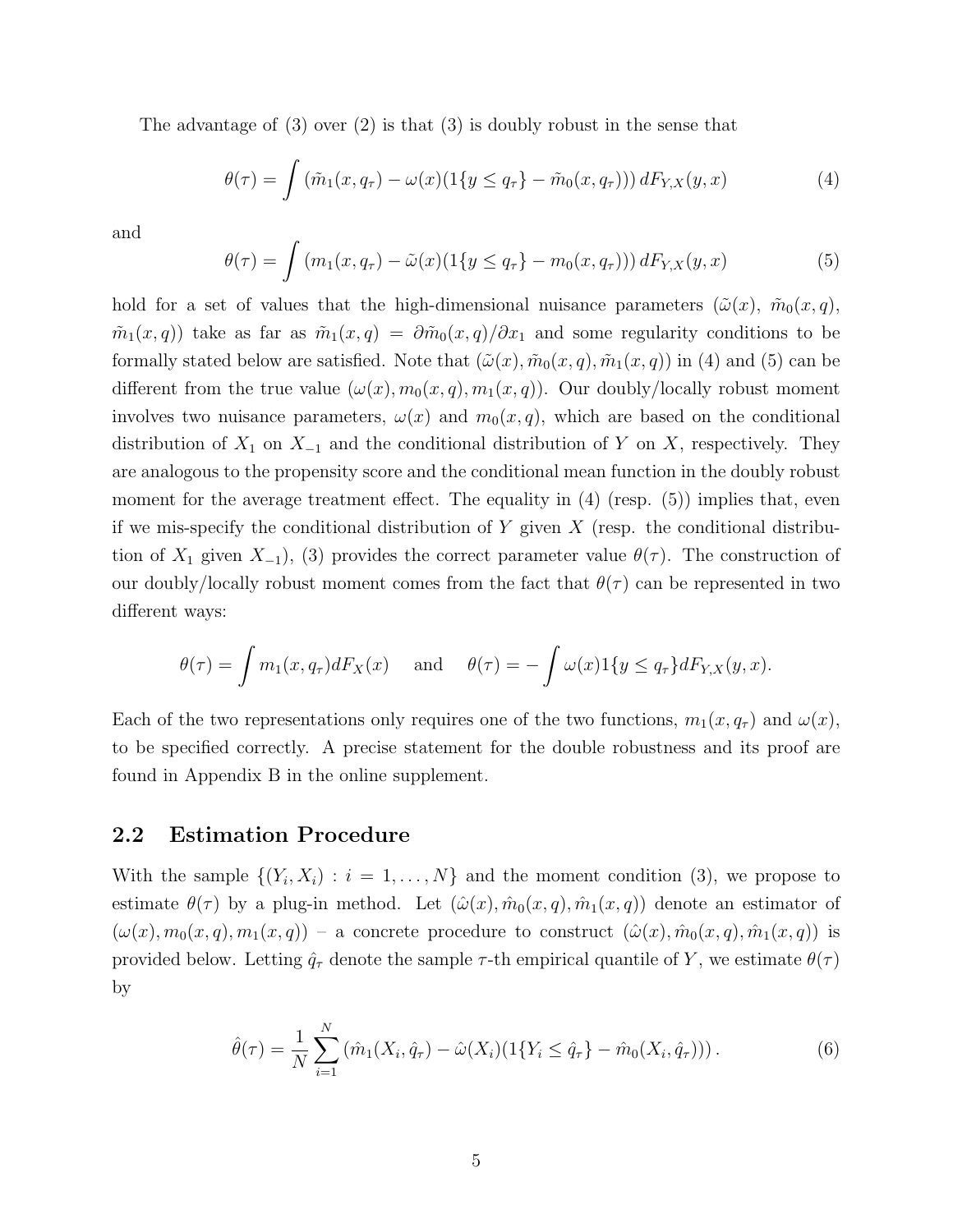With this estimator for  $\theta(\tau)$ , our proposed estimator for  $UQPE(\tau)$  is in turn defined by

$$
\widehat{UQPE}(\tau) = -\frac{\hat{\theta}(\tau)}{\hat{f}_Y(\hat{q}_\tau)},
$$

where  $\hat{f}_Y(y)$  is the kernel density estimator defined by

$$
\hat{f}_Y(y) = \frac{1}{N} \sum_{i=1}^N \frac{1}{h_1} K_1 \left( \frac{Y_i - y}{h_1} \right)
$$

for a kernel function  $K_1$  and a bandwidth parameter  $h_1$ .

We use the logistic Lasso regression (Belloni, Chernozhukov, Fernández-Val, and Hansen, [2017\)](#page-20-5) to construct  $\hat{m}_0(x,q)$ . Once we construct  $\hat{m}_0(x,q)$ , we in turn define  $\hat{m}_1(x,q)$  by

$$
\hat{m}_1(x,q) = \frac{\partial \hat{m}_0(x,q)}{\partial x_1}.
$$

Consider the approximately sparse logistic regression model for  $m_0(x, q)$ :

$$
m_0(X, q) = \Lambda(b(X)^{\top} \beta_q) + \text{(approximation error)},
$$

where  $b(X)$  is a  $p_b$ -dimensional observed vector and  $\beta_q$  is an unknown parameter. Assumption [2](#page-10-0) (to be stated below in Section [3\)](#page-9-0) specifies the conditions for the sparsity and formalizes the approximation error. In our numerical examples, we define  $b(X)$  by including powers of X up to the third degree and standardize each component of  $b(X)$  so that the variance is one. We estimate  $\beta_q$  by the Lasso penalized logistic regression

<span id="page-5-0"></span>
$$
\tilde{\beta}_q = \arg\min_{\beta} -\frac{1}{N} \sum_{i=1}^N \log \left( \Lambda (b(X_i)^{\top} \beta)^{1\{Y_i \le q\}} (1 - \Lambda (b(X_i)^{\top} \beta))^{1\{Y_i > q\}} \right) + \frac{\lambda_L}{N} ||\Psi_q \beta||_1, \tag{7}
$$

where  $\Psi_q$  is a diagonal matrix with penalty loadings defined in the next paragraph. We follow [Belloni et al.](#page-20-5) [\(2017\)](#page-20-5) and set the regularization parameter as

$$
\lambda_L = 1.1\Phi^{-1}(1 - (0.1/\log(N))/(p_b \vee N))N^{1/2}.
$$

We recommend using the post-Lasso estimator for  $\beta_q$  defined by

$$
\hat{\beta}_q = \underset{\beta \in \mathbb{R}^p : \text{Supp}(\beta) \subset (\text{Supp}(\tilde{\beta}_q) \cup S_1)}{\arg \min} -\frac{1}{N} \sum_{i=1}^N \log \left( \Lambda (b(X_i)^{\top} \beta)^{1\{Y_i \leq q\}} (1 - \Lambda (b(X_i)^{\top} \beta))^{1\{Y_i > q\}} \right),
$$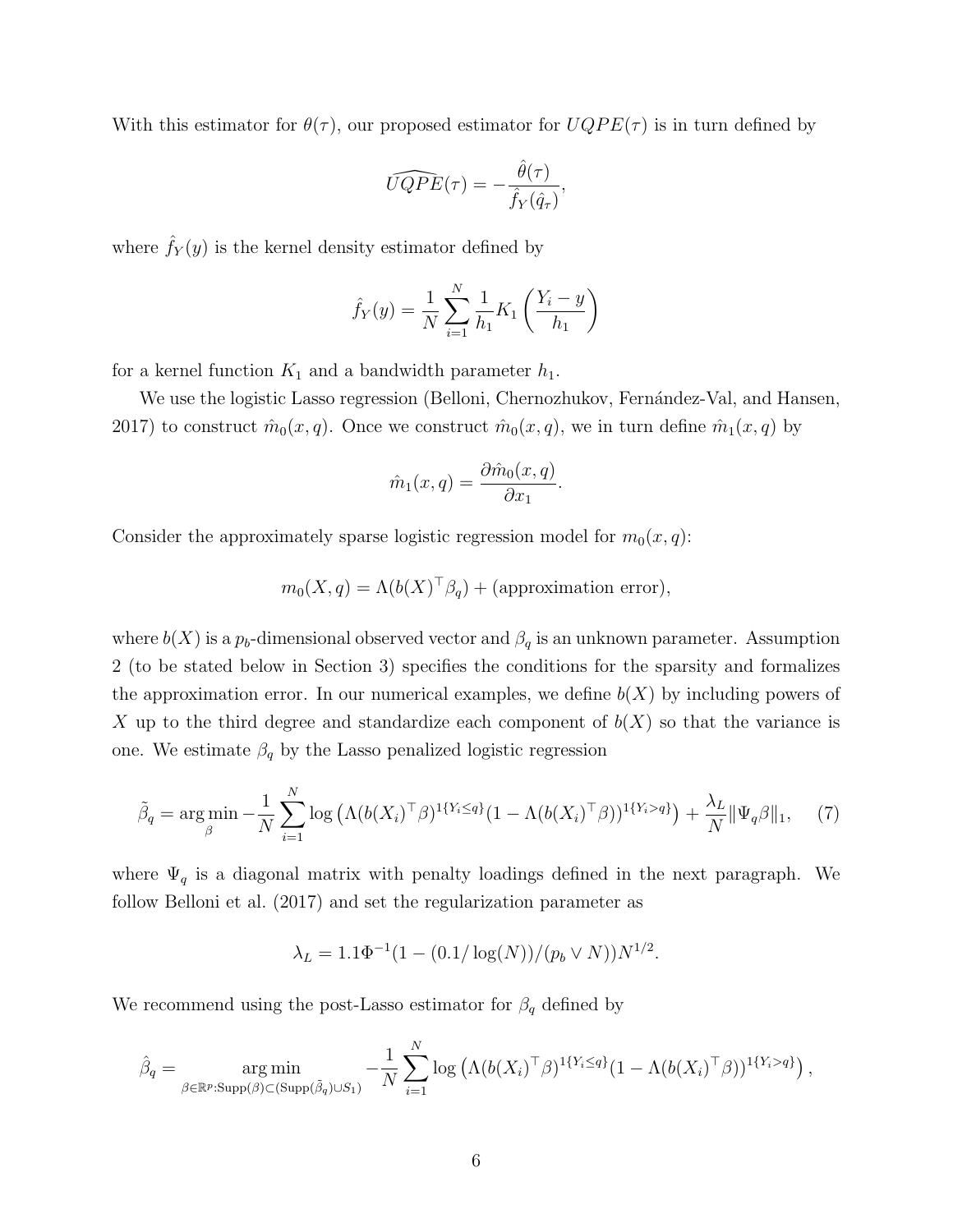where  $S_1 \subset \{1, \ldots, p_b\}$  denotes the coordinate set of covariates researchers want to include in the post-Lasso regression. For the UQPE with respect to  $X_1$ , it is natural to include  $X_1$ in the regression. The post-Lasso estimator can do so by setting  $1 \in S_1$ , whereas the Lasso estimator  $\tilde{\beta}_q$  may exclude  $X_1$  from the regression. With  $\hat{\beta}_q$ , we can estimate  $\hat{m}_0(x,q)$  by

$$
\hat{m}_0(x,q) = \Lambda(b(x)^\top \hat{\beta}_q).
$$

The penalty loading matrix  $\Psi_q = \text{diag}(\psi_{q,1}, \cdots, \psi_{q,p_b})$  needs to be estimated to implement [\(7\)](#page-5-0). Ideally, we would like to use the infeasible penalty loading

$$
\bar{\psi}_{q,j} = \sqrt{\frac{1}{N} \sum_{i=1}^{N} \left( 1\{Y_i \le q\} - m_0(X_i, q) \right)^2 b_j^2(X_i)}.
$$

Since  $m_0(X, q)$  is unknown, [Belloni et al.](#page-20-5) [\(2017\)](#page-20-5) propose the following iterative algorithm to obtain the feasible version of the loading matrix:

- 1. We start the algorithm with  $\psi_{q,j}^0 = \sqrt{\frac{1}{N}}$  $\frac{1}{N} \sum_{i=1}^{N} 1\{Y_i \leq q\} b_j^2(X_i).$
- 2. For  $k = 0, \dots, K-1$  for some fixed positive integer K, we can compute  $\tilde{\beta}_q^k$  by [\(7\)](#page-5-0) with  $\tilde{\Psi}_q^k = \text{diag}(\psi_{q,1}^k, \cdots, \psi_{q,p_b}^k)$ , and construct

$$
\psi_{q,j}^{k+1} = \sqrt{\frac{1}{N} \sum_{i=1}^{N} \left( 1\{Y_i \leq q\} - \Lambda(b(X_i)^{\top} \tilde{\beta}_q^k) \right)^2 b_j^2(X_i)}.
$$

3. The final penalty loading matrix  $\Psi_q^K = \text{diag}(\psi_{q,1}^K, \cdots, \psi_{q,p_b}^K)$  will be used for  $\Psi_q$  in [\(7\)](#page-5-0).

Next, we consider a regularized estimation of  $\omega(X)$  based on the Riesz representer ap-proach [\(Chernozhukov, Newey, and Singh, 2021b,](#page-21-4)[c\)](#page-21-5). Suppose that  $h(x)$  is a  $p_h$ -dimensional dictionary of approximating functions that are differentiable in  $x_1$  and that

$$
\omega(x) = h(x)^{\top} \overline{\rho} + \text{(approximation error)}
$$

holds, where Assumption [3](#page-11-0) (to be stated below in Section [3\)](#page-9-0) formally describes this approximation. In our numerical examples, we define  $h(X)$  by including powers of X up to the third degree and standardize each component of  $h(X)$  so that the variance is one. Since  $\omega(x) = \partial \log f_{X_1|X_{-1} = x_{-1}}(x_1)/\partial x_1$ , the integration by parts yields

$$
\mathbb{E}[h(X)\omega(X)] = -\mathbb{E}[\partial_{x_1}h(X)].
$$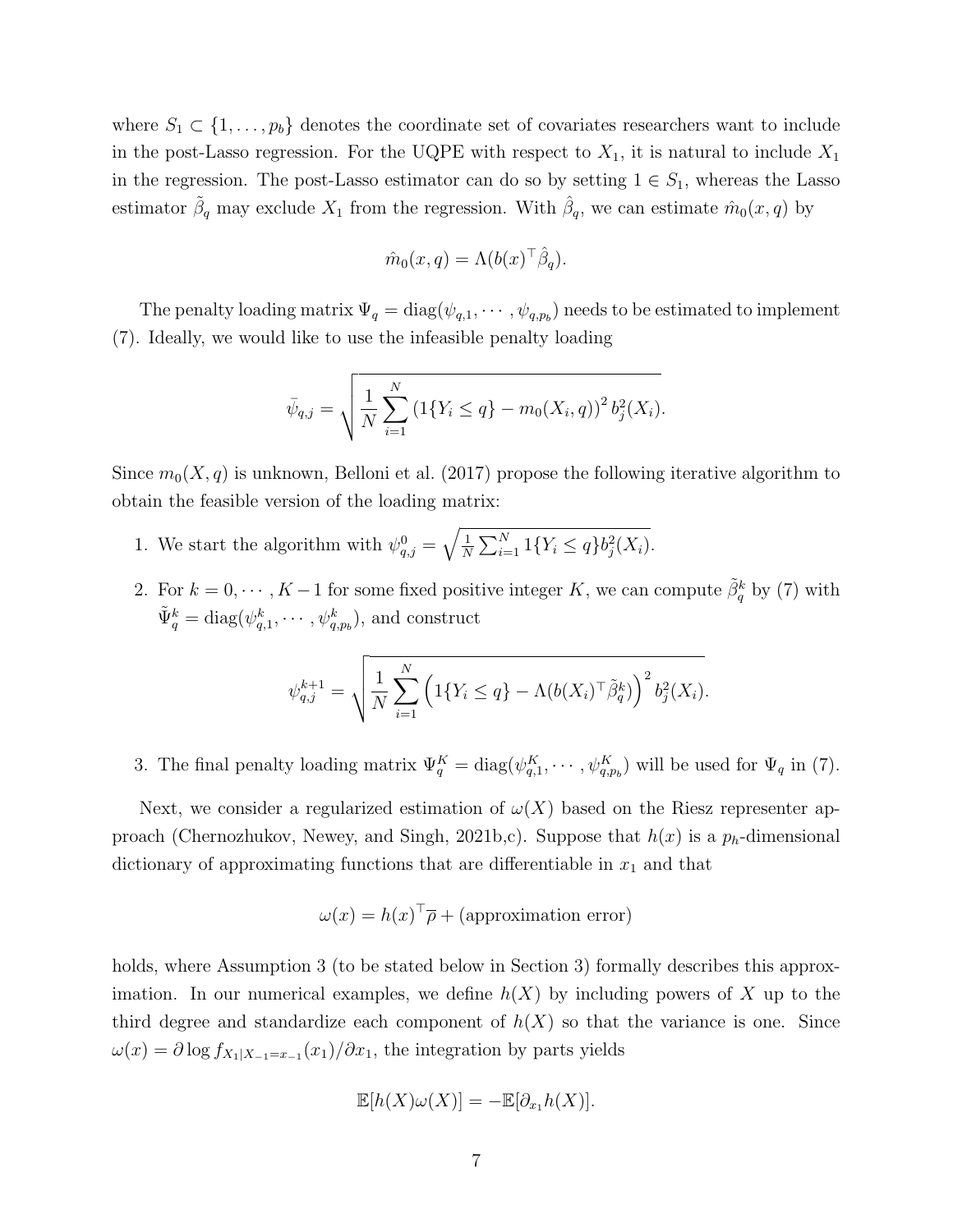Approximating  $\omega(x)$  by  $h(x)^\top \overline{\rho}$ , we have

$$
\mathbb{E}[h(X)h(X)^{\top}]\overline{\rho} = -\mathbb{E}[\partial_{x_1}h(X)] + \text{(approximation error)}.
$$

Thus,  $\bar{\rho}$  can be approximated by  $\arg \min_{\rho}(-2M^{\top}\rho + \rho^{\top}G\rho)$ , where  $G = \mathbb{E}[h(X)h(X)^{\top}]$ and  $M = -\mathbb{E}[\partial_{x_1}h(X)]$ . To accommodate high-dimensional  $h(x)$ , we use the regularized minimizer

$$
\argmin_{\rho} \left( -2M^\top \rho + \rho^\top G \rho + \lambda_R ||\rho||_1 \right)
$$

with  $\lambda_R$  denoting a regularization parameter (cf. Assumption [3.](#page-11-0)5). In the simulations and empirical application, we use  $\lambda_R = 2 \log(\log(N)) \sqrt{\log(p_h)/N}$ . The Riesz representer approach uses the sample analog of this objective to estimate  $\omega(x)$ . Namely, we estimate  $\omega(x)$  by

$$
\hat{\omega}(x) = h(x)^{\top} \hat{\rho},
$$
  
where  $\hat{G} = \frac{1}{N} \sum_{i=1}^{N} h(X_i) h(X_i)^{\top}, \ \hat{M} = -\frac{1}{N} \sum_{i=1}^{N} \partial_{x_1} h(X_i),$  and  

$$
\hat{\rho} = \arg \min_{\rho} \left( -2\hat{M}^{\top} \rho + \rho^{\top} \hat{G} \rho + \lambda_R ||\rho||_1 \right).
$$

### <span id="page-7-0"></span>2.3 Bootstrap Inference

For an inference about  $UQPE(\tau)$ , we propose the multiplier bootstrap without requiring to recalculate the preliminary estimator  $\hat{\omega}(x)$  in each bootstrap iteration. (More precisely, if we calculate  $(\hat{m}_0(x,q), \hat{m}_1(x,q))$  on a grid of values of q once, then we do not need to recalculate them in each bootstrap iteration either.) Using independent standard normal random variables  $\{\eta_i\}_{i=1}^N$  that are independent of the data, we compute the bootstrap estimators  $\hat{\theta}^*(\tau)$ and  $\widehat{UQPE}^*$  ( $\tau$ ) in the following steps. The bootstrap estimator for  $q_{\tau}$  is  $\hat{q}_{\tau}^*$  defined by the  $r_N^*$ -th order statistic of  $Y_i$ , where  $r_N^*$  is the integer part of  $1+\sum_{i=1}^N(\tau+\eta_i(\tau-{\bf 1}\{Y_i\leq \hat q_{\tau}\}))$ . The bootstrap estimators for  $f_Y(y)$  and  $\theta(\tau)$  are

$$
\hat{f}_Y^*(y) = \frac{1}{\sum_{i=1}^N (\eta_i + 1)} \sum_{i=1}^N (\eta_i + 1) \frac{1}{h_1} K_1 \left( \frac{Y_i - y}{h_1} \right),
$$

<span id="page-7-1"></span><sup>&</sup>lt;sup>2</sup>It is equivalent to  $\hat{q}_{\tau}^* = \arg \min_{q} \sum_{i=1}^{N} \rho_{\tau}(Y_i - q) - q \sum_{i=1}^{N} \eta_i(\tau - 1\{Y_i \leq \hat{q}_{\tau}\})$ , which is the gradient bootstrap method [\(Chen, Wei, and Parzen, 2004\)](#page-20-6) and directly perturbs the score for the quantile  $q_{\tau}$ . By the sub-gradient condition, we have that  $\hat{q}^*_{\tau}$  equals the  $r_N^*$  th order statistic of  $Y_i$ , where  $r_N^*$  is the integer that satisfies  $N\tau + \sum_{i=1}^{N} \eta_i(\tau - 1\{Y_i \leq \hat{q}_\tau\}) + 1 \geq r_N^* \geq N\tau + \sum_{i=1}^{N} \eta_i(\tau - 1\{Y_i \leq \hat{q}_\tau\})$ . This procedure gives us a closed-form solution for  $\hat{q}^*_{\tau}$ .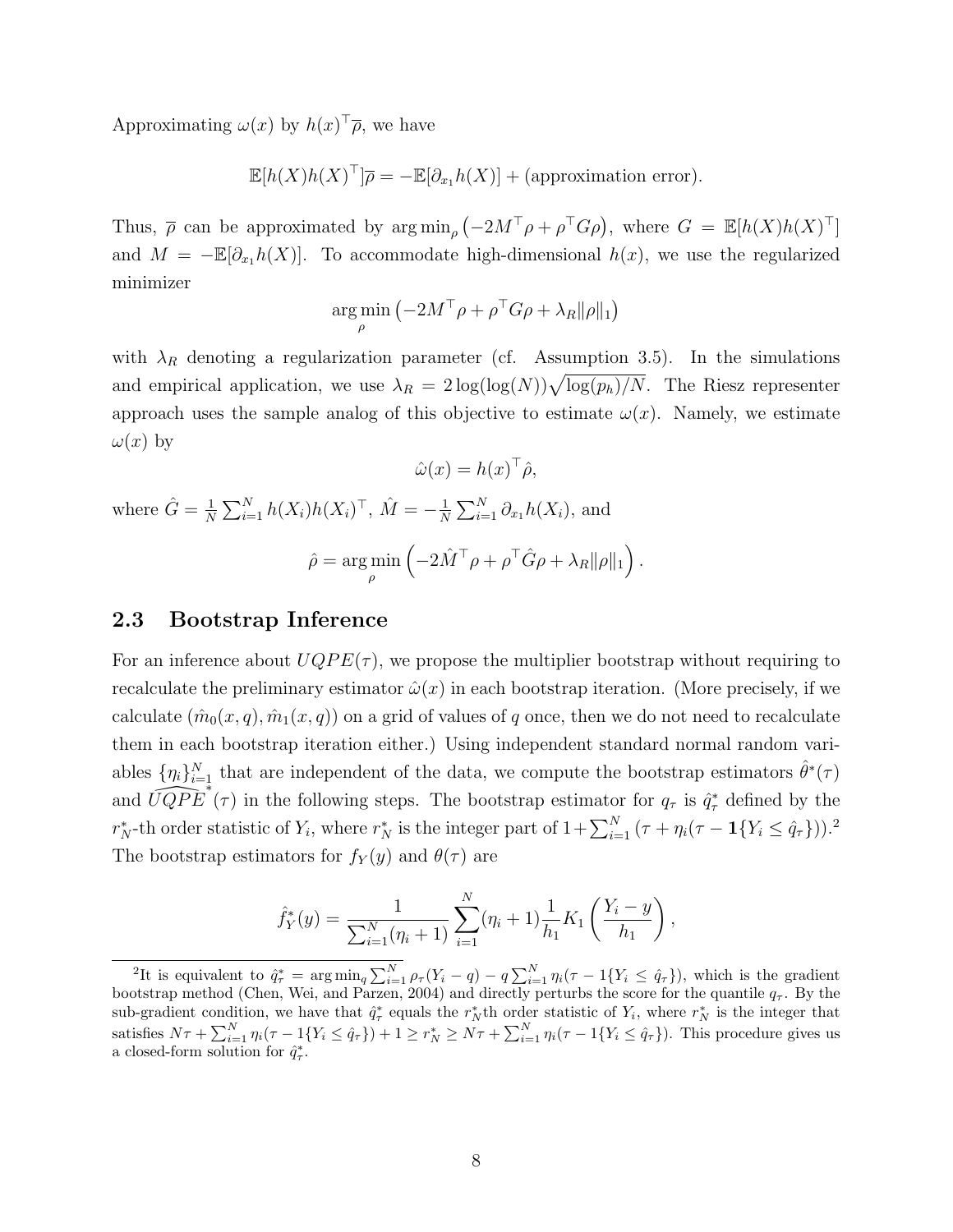and

$$
\hat{\theta}^*(\tau) = \frac{1}{\sum_{i=1}^N (\eta_i + 1)} \sum_{i=1}^N (\eta_i + 1) (\hat{m}_1(X_i, \hat{q}^*_\tau) - \hat{\omega}(X_i) (1\{Y_i \leq \hat{q}^*_\tau\} - \hat{m}_0(X_i, \hat{q}^*_\tau)))
$$

respectively. With these components, the bootstrap estimator  $\widehat{UQPE}^*(\tau)$  is given by

$$
\widehat{UQPE}^*(\tau) = -\frac{\hat{\theta}^*(\tau)}{\hat{f}_Y^*(\hat{q}_\tau^*)}.
$$

We can use the above multiplier bootstrap method to conduct various types of statistical inference about the UQPE. First, testing the hypothesis of  $UQPE(\tau) = 0, \forall \tau \in \Upsilon$  for some closed interval  $\Upsilon \subset (0,1)$  is of main interest in many empirical applications. Because  $f_Y(q_\tau)$  is assumed to be bounded away from zero, such a hypothesis is equivalent to  $\theta(\tau) = 0, \forall \tau \in \Upsilon$ , where  $\theta(\tau)$  can be estimated in a parametric rate. We can thus test  $UQPE(\tau) = 0, \forall \tau \in \Upsilon$ by constructing a confidence band for  $\{\theta(\tau): \tau \in \Upsilon\}$  and checking whether the constant zero function belongs to this band. Specifically, let

$$
\hat{\sigma}^{\theta}(\tau) = \frac{Q_{\hat{\theta}^*(\tau)}(0.75) - Q_{\hat{\theta}^*(\tau)}(0.25)}{\Phi^{-1}(0.75) - \Phi^{-1}(0.25)}
$$

denote an estimator of the standard error of  $\hat{\theta}(\tau)$  for  $\tau \in \Upsilon$ , where  $Q_{\hat{\theta}^*(\tau)}(0.75)$  and  $Q_{\hat{\theta}^*(\tau)}(0.25)$ denote the 75th and 25th percentiles of  $\hat{\theta}^*(\tau)$  conditional on the data. Let  $c^{\theta}_{\Upsilon}(1-\alpha)$  denote the  $(1 - \alpha)$  quantile of

$$
\sup_{\tau \in \Upsilon} \left| \frac{\hat{\theta}^*(\tau) - \hat{\theta}(\tau)}{\hat{\sigma}^{\theta}(\tau)} \right|
$$

conditional on the data. Let  $CB^{\theta}_{\Upsilon}$  denote the confidence band of  $\theta(\cdot)$  on  $\Upsilon$  whose lower and upper bounds at  $\tau \in \Upsilon$  are given by  $\hat{\theta}(\tau) \pm \hat{\sigma}^{\theta}(\tau) c^{\theta}_{\Upsilon} (1 - \alpha)$ .

Second, we can similarly construct a confidence band for  $\{UQPE(\tau) : \tau \in \Upsilon\}$ . Let

$$
\hat{\sigma}(\tau) = \frac{Q_{\widehat{UQPE}^*(\tau)}(0.75) - Q_{\widehat{UQPE}^*(\tau)}(0.25)}{\Phi^{-1}(0.75) - \Phi^{-1}(0.25)}
$$

denote an estimator of the standard error of  $\widehat{UQPE}(\tau)$  for  $\tau \in \Upsilon$ , where  $Q_{\widehat{UQPE}^*(\tau)}(0.75)$ and  $Q_{\widehat{UQPE}^*(\tau)}(0.25)$  denote the 75th and 25th percentiles of  $\widehat{UQPE}^*(\tau)$  conditional on the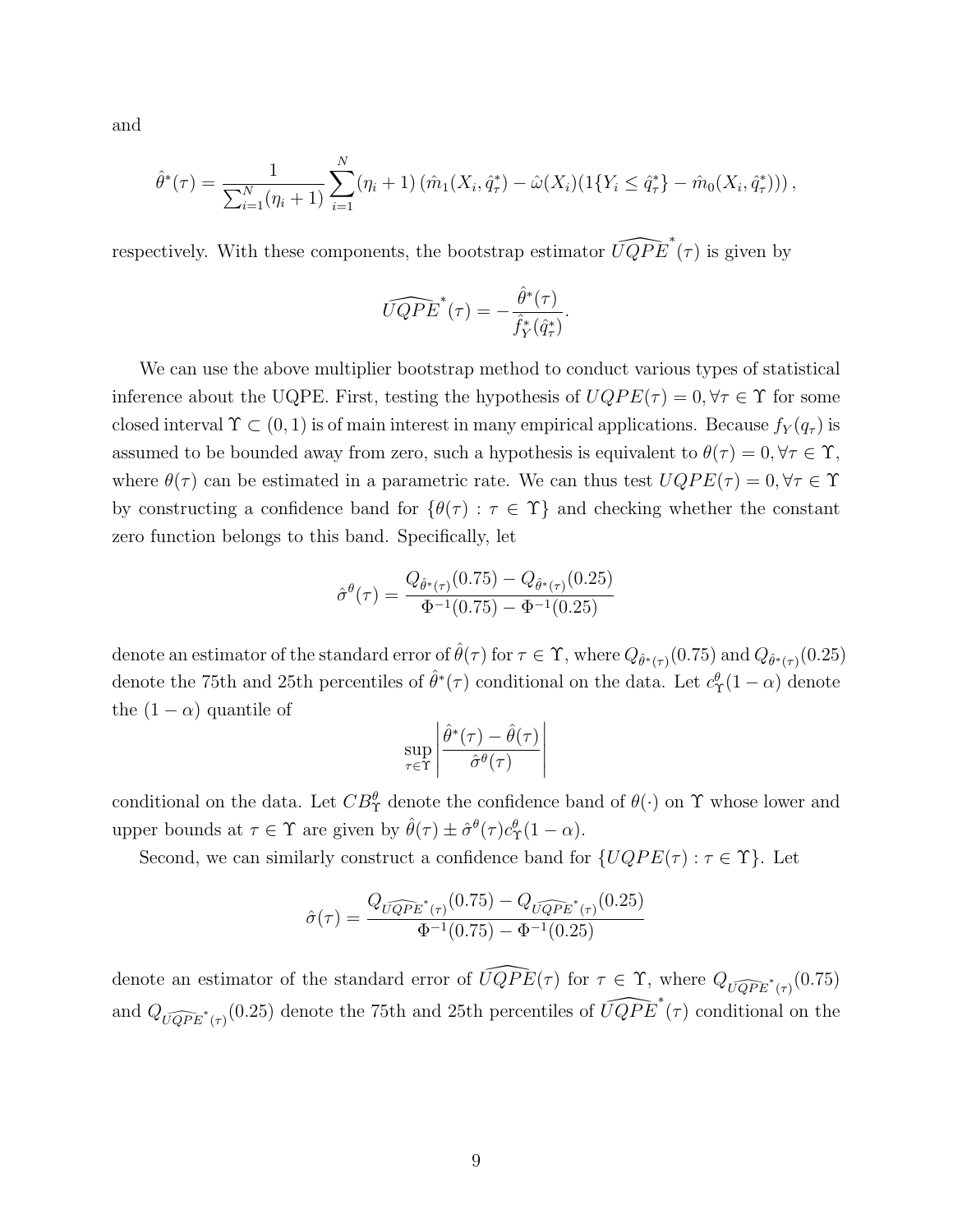data. Let  $c_{\Upsilon}(1-\alpha)$  denote the  $(1-\alpha)$  quantile of

$$
\sup_{\tau \in \Upsilon} \left| \frac{\widehat{UQPE}^*(\tau) - \widehat{UQPE}(\tau)}{\widehat{\sigma}(\tau)} \right|
$$

conditional on the data. Let  $CB_{\Upsilon}$  denote the confidence band of  $UQPE(\cdot)$  on  $\Upsilon$  whose lower and upper bounds at  $\tau \in \Upsilon$  are given by  $\widehat{UQPE}(\tau) \pm \hat{\sigma}(\tau) c_{\Upsilon}(1 - \alpha)$ .

## <span id="page-9-0"></span>3 Asymptotic Theory

In this section, we investigate the asymptotic properties of the estimators  $(\hat{\theta}, \widehat{UQPE})$  and their bootstrap counterparts  $(\hat{\theta}^*, \widehat{UQPE}^*)$  introduced in the previous section. The uniformity over  $\tau$  is relevant to applications (e.g., analysis of heterogeneous counterfactual effects across  $\tau$ ), and therefore, in this section, we aim to control the residuals for the linear expansion uniformly over  $\tau \in \Upsilon$  for some closed interval  $\Upsilon \subset (0,1)$ . Let  $\mathcal{Q} = \{q_\tau : \tau \in \Upsilon\}$ , and let  $\mathcal{Q}^{\delta}$  denote the  $\delta$  enlargement of  $\mathcal{Q}$ .

#### Assumption 1.

- 1. For every  $\tau \in \Upsilon$ ,  $F_Y^{\varepsilon}(q)$  is differentiable with respect to  $\varepsilon$  in a neighborhood of zero for every q in a neighborhood of  $q_{\tau}$ , and  $Q_{\tau}(F_Y^{\varepsilon})$  is well defined and is differentiable with respect to  $\varepsilon$  in a neighborhood of zero.
- 2.  $\int \left(\sup_{q \in \mathcal{Q}^\delta} |m_1(x,q)|\right)^{2+d} dF_X(x)$  and  $\int |\omega(x)|^{2+d} dF_X(x)$  are finite for some  $d > 0$ .
- 3. For every  $x_{-1}$  in the support of  $X_{-1}$ , the conditional distribution of  $X_1$  given  $X_{-1} = x_{-1}$ has a probability density function, denoted by  $f_{X_1|X_{-1}}$ , which is continuously differentiable everywhere and is zero on the boundary of the support of the conditional distribution of  $X_1$ .
- 4.  $m_1(x,q)$  and  $m_0(x,q)$  are differentiable with respect to q for  $q \in \mathcal{Q}^{\delta}$ , and the derivatives are bounded in absolute value uniformly over  $x \in \mathcal{X}$  and  $q \in \mathcal{Q}^{\delta}$ .
- <span id="page-9-1"></span>5.  $f_Y(y)$  is three times differentiable on  $\mathcal{Q}^{\delta}$  with all the derivatives uniformly bounded.  $f_Y(q_\tau) > 0$  for every  $\tau \in \Upsilon$ .

This assumption is on the model primitives. Assumptions [1.](#page-9-1)1 and [1.](#page-9-1)3[–1.](#page-9-1)6 impose regularity in terms of the smoothness of various functions representing features of the data. We use the enlargement  $\mathcal{Q}^{\delta}$  instead of  $\mathcal Q$  because with probability approaching one,  $\hat{q}_{\tau}$  and  $\hat{q}_{\tau}^*$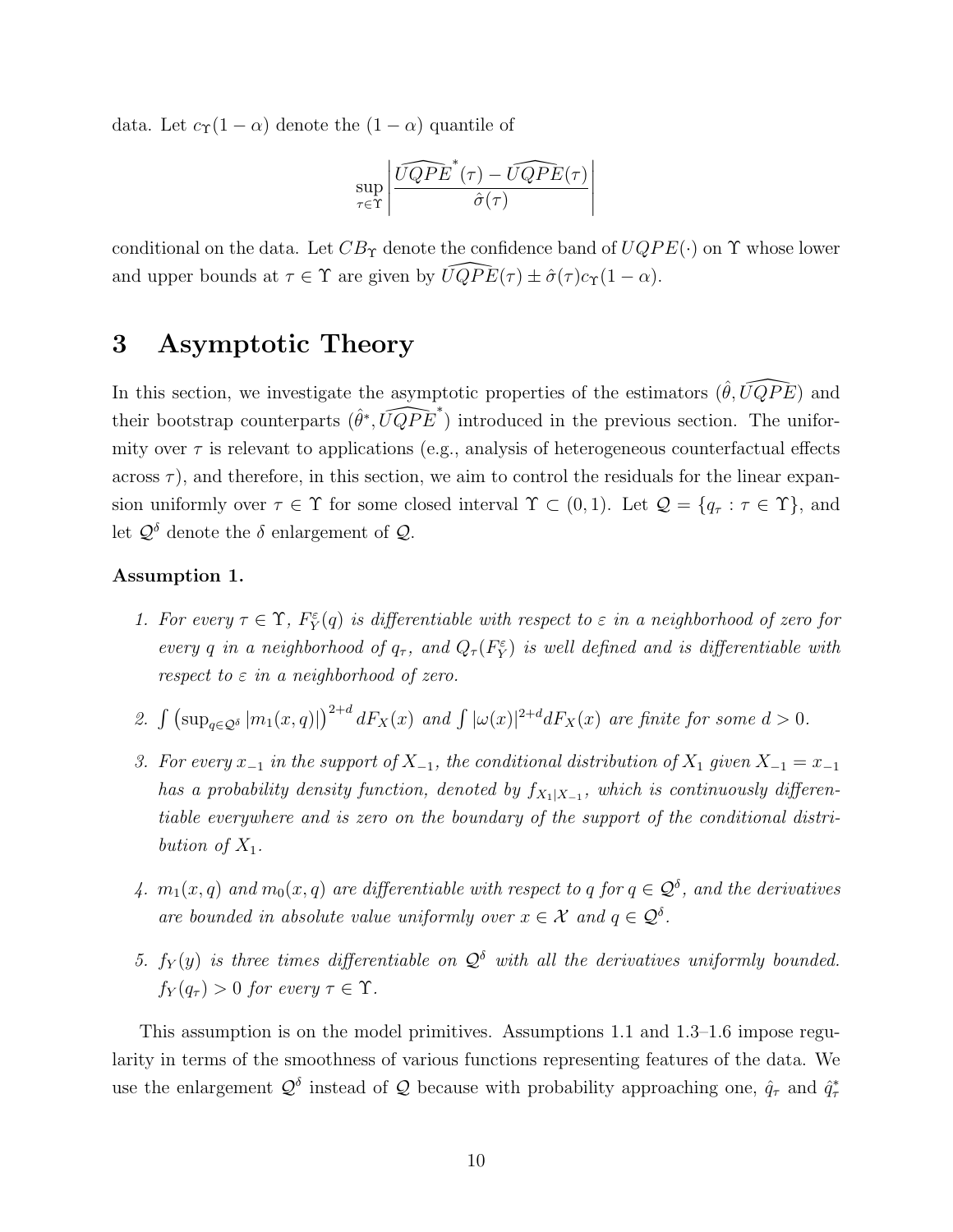belong to the former but not necessarily the latter. Assumption [1.](#page-9-1)2 is the standard moment condition.

We impose the following condition to bound the estimation error for  $\hat{m}_j(x, q)$ .

#### Assumption 2.

- 1. (Boundedness) For some positive constants  $\delta, \overline{c}, \underline{c}, i \in \mathbb{R}$  b<sub>j</sub> $(x)^2 dF_X(x) \leq \overline{c}$  for every  $j =$  $1,\ldots,p, (ii) \sup_{x\in\mathcal{X},q\in\mathcal{Q}^\delta}|m_1(x,q)|\leq\overline{c}, and (iii) \sup_{x\in\mathcal{X},q\in\mathcal{Q}^\delta}|_{\partial x}$  $\frac{\partial}{\partial x_1} b(x)^\top \beta_q \leq \overline{c}.$
- 2. (Restricted eigenvalue condition) There are positive constants  $\overline{c}, \underline{c}$  and a sequence  $m_N \rightarrow$  $\infty$  such that, with probability approaching one,

$$
\begin{split}\n&\varepsilon \leq \inf_{\beta \neq 0, \|\beta\|_{0} \leq m_{N}} \frac{\left(\frac{1}{N} \sum_{i=1}^{N} (b(X_{i})^{\top} \beta)^{2}\right)^{1/2}}{\|\beta\|_{2}} \leq \sup_{\beta \neq 0, \|\beta\|_{0} \leq m_{N}} \frac{\left(\frac{1}{N} \sum_{i=1}^{N} (b(X_{i})^{\top} \beta)^{2}\right)^{1/2}}{\|\beta\|_{2}} \leq \overline{c}, \\
&\varepsilon \leq \inf_{\beta \neq 0, \|\beta\|_{0} \leq m_{N}} \frac{\left(\frac{1}{N} \sum_{i=1}^{N} (\frac{\partial}{\partial x_{1}} b(X_{i})^{\top} \beta)^{2}\right)^{1/2}}{\|\beta\|_{2}} \leq \sup_{\beta \neq 0, \|\beta\|_{0} \leq m_{N}} \frac{\left(\frac{1}{N} \sum_{i=1}^{N} (\frac{\partial}{\partial x_{1}} b(X_{i})^{\top} \beta)^{2}\right)^{1/2}}{\|\beta\|_{2}} \leq \overline{c}, \\
&\sup_{\beta \neq 0, \|\beta\|_{0} \leq m_{N}} \left|\frac{\frac{1}{N} \sum_{i=1}^{N} (b(X_{i})^{\top} \beta)^{2}}{\int (b(x)^{\top} \beta)^{2} dF_{X}(x)} - 1\right| + \sup_{\beta \neq 0, \|\beta\|_{0} \leq m_{N}} \left|\frac{\frac{1}{N} \sum_{i=1}^{N} (\frac{\partial}{\partial x_{1}} b(X_{i})^{\top} \beta)^{2}}{\int (\frac{\partial}{\partial x_{1}} b(x)^{\top} \beta)^{2} dF_{X}(x)} - 1\right| = o_{P}(1).\n\end{split}
$$

- 3. (Sparsity)  $\sup_{q\in\mathcal{Q}^\delta} ||\beta_q||_0 \leq s_b$  for a sequence  $s_b$  satisfying  $s_b = o(m_N)$  and  $\zeta_N s_b \sqrt{\log(p_b)/N} =$  $o(1)$ , where  $\zeta_N = \sup_{x \in \mathcal{X}} \max_{j=1,\dots,p_b} \max \left\{ |b_j(x)|, \right\}$ ∂  $\frac{\partial}{\partial x_1} b_j(x)$  $\}$ .
- <span id="page-10-0"></span>4. (Approximation error)

$$
\sup_{q \in \mathcal{Q}^\delta} \left( \int \left( \frac{\partial}{\partial x_1} (m_0(x, q) - \Lambda(b(x)^\top \beta_q)) \right)^2 dF_X(x) \right)^{1/2} = O(\sqrt{s_b \log(p_b)/N})
$$

$$
\sup_{x \in \mathcal{X}, q \in \mathcal{Q}^\delta} \left| \frac{\partial}{\partial x_1} (m_0(x, q) - \Lambda(b(x)^\top \beta_q)) \right| = O(\zeta_N s_b \sqrt{\log(p_b)/N}).
$$

Several remarks are in order. First, Assumption [2.](#page-10-0)1 is the common regularity condition. Second, Assumptions [2.](#page-10-0)2[–2.](#page-10-0)4 are common in the literature of logistic regressions with an  $\ell_1$  penalty. See, for instance, [Belloni et al.](#page-20-5) [\(2017\)](#page-20-5). Third, the various bounds for  $m_1(x, q)$ ,  $\beta_q$ ,  $(m_0(X,q) - \Lambda(b(X)^{\top}\beta_q))$  need to hold uniformly over  $q \in \mathcal{Q}^{\delta}$  because the estimator  $\{\hat{q}_{\tau} : \tau \in \Upsilon\}$  belongs to  $\mathcal{Q}^{\delta}$  for any fixed  $\delta$  with probability approaching one. Fourth, as formally stated in Theorem [A.1](#page-0-0) in the Online Supplement, Assumption [2](#page-10-0) can bound the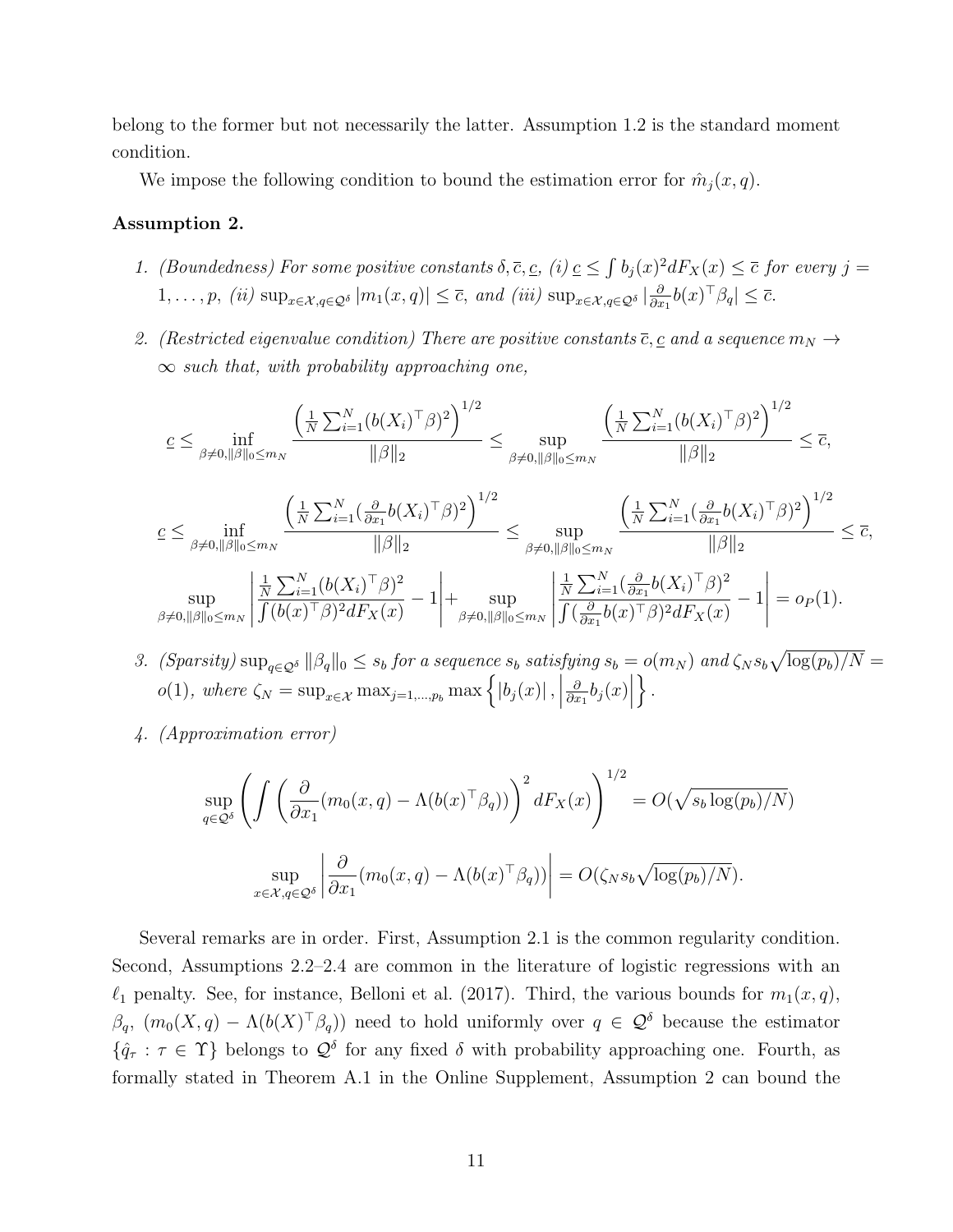estimation error for the logistic Lasso estimation:

$$
\sup_{q \in \mathcal{Q}^\delta} \int |\hat{m}_j(x, q) - m_j(x, q)|^2 dF_X(x) = O_P\left(\frac{s_b \log(p_b)}{N}\right)
$$

and

$$
\sup_{q \in \mathcal{Q}^\delta, x \in \mathcal{X}} |\hat{m}_j(x, q) - m_j(x, q)| = O_P\left(\zeta_N s_b \sqrt{\frac{\log(p_b)}{N}}\right).
$$

We provide the regularity condition for the Riesz representer estimation of  $\omega(x)$ .

#### Assumption 3.

- 1. (Boundedness) There is a constant C such that  $\max_{1 \leq j \leq p_h} |h_j(X)| \leq C$  with probability one.
- 2. (Estimation error)  $\|\hat{G} G\|_{\infty} + \|\hat{M} M\|_{\infty} = O_P\left(\sqrt{\frac{\log(p_h)}{N}}\right)$ N ). .
- 3. (Sparsity) Let  $s_h = C\left(\frac{\log(p_h)}{N}\right)$  $\left(\frac{\zeta(p_h)}{N}\right)^{-1/(1+2\xi)}$  for  $C>1, \; \xi \geq 1/2.$  Then, there is  $\overline{\rho}$  with  $\|\overline{\rho}\|_0 \leq s_h$  such that

$$
\left(\int (\omega(x) - h(x)^{\top} \overline{\rho})^2 dF_X(x)\right)^{1/2} \le C(s_h)^{-\xi} \quad \text{and} \quad \sup_{x \in \mathcal{X}} |\omega(x) - h(x)^{\top} \overline{\rho}| = o(1).
$$

4. (Restricted eigenvalue condition) G and  $\hat{G}$ 's eigenvalues are uniformly bounded in n, with probability approaching one. Also, there are positive constants  $\overline{c}, \underline{c}$  and  $m_N$  with  $s_h = o(m_N)$  such that, with probability approaching one,

$$
\underline{c} \leq \inf_{\rho \neq 0, ||\rho||_0 \leq m_N} \frac{\rho^{\top} \hat{G} \rho}{||\rho||_2^2} \leq \sup_{\Delta \neq 0, ||\rho||_0 \leq m_N} \frac{\rho^{\top} \hat{G} \rho}{||\rho||_2^2} \leq \overline{c} \quad and
$$
  

$$
\underline{c} \leq \inf_{\rho \neq 0, ||\rho||_0 \leq m_N} \frac{\rho^{\top} G \rho}{||\rho||_2^2} \leq \sup_{\rho \neq 0, ||\rho||_0 \leq m_N} \frac{\rho^{\top} G \rho}{||\rho||_2^2} \leq \overline{c}.
$$

<span id="page-11-0"></span>5. (Tuning parameter and dimensionality of  $h(X)$ )  $\sqrt{\log(p_h)/N} = o(\lambda_R)$  and  $\lambda_R =$  $o(N^c\sqrt{\log(p_h)/N})$  for every  $c > 0$ , and  $p_h \leq C N^C$  for some  $C > 0$ .

Assumption [3](#page-11-0) follows [Chernozhukov et al.](#page-21-4) [\(2021b\)](#page-21-4) to which we refer readers for more discussion. Specifically, we have their  $\varepsilon_n = \sqrt{\log(p_h)/N}$  and  $r = \lambda_R$  and Assumption [3.](#page-11-0)4 implies [Chernozhukov et al.](#page-21-4) [\(2021b,](#page-21-4) Assumption 3) by [Bickel, Ritov, and Tsybakov](#page-20-7) [\(2009,](#page-20-7) Lemma 4.1). Theorem [A.2](#page-0-0) in the Online Supplement shows that Assumption [3](#page-11-0) can bound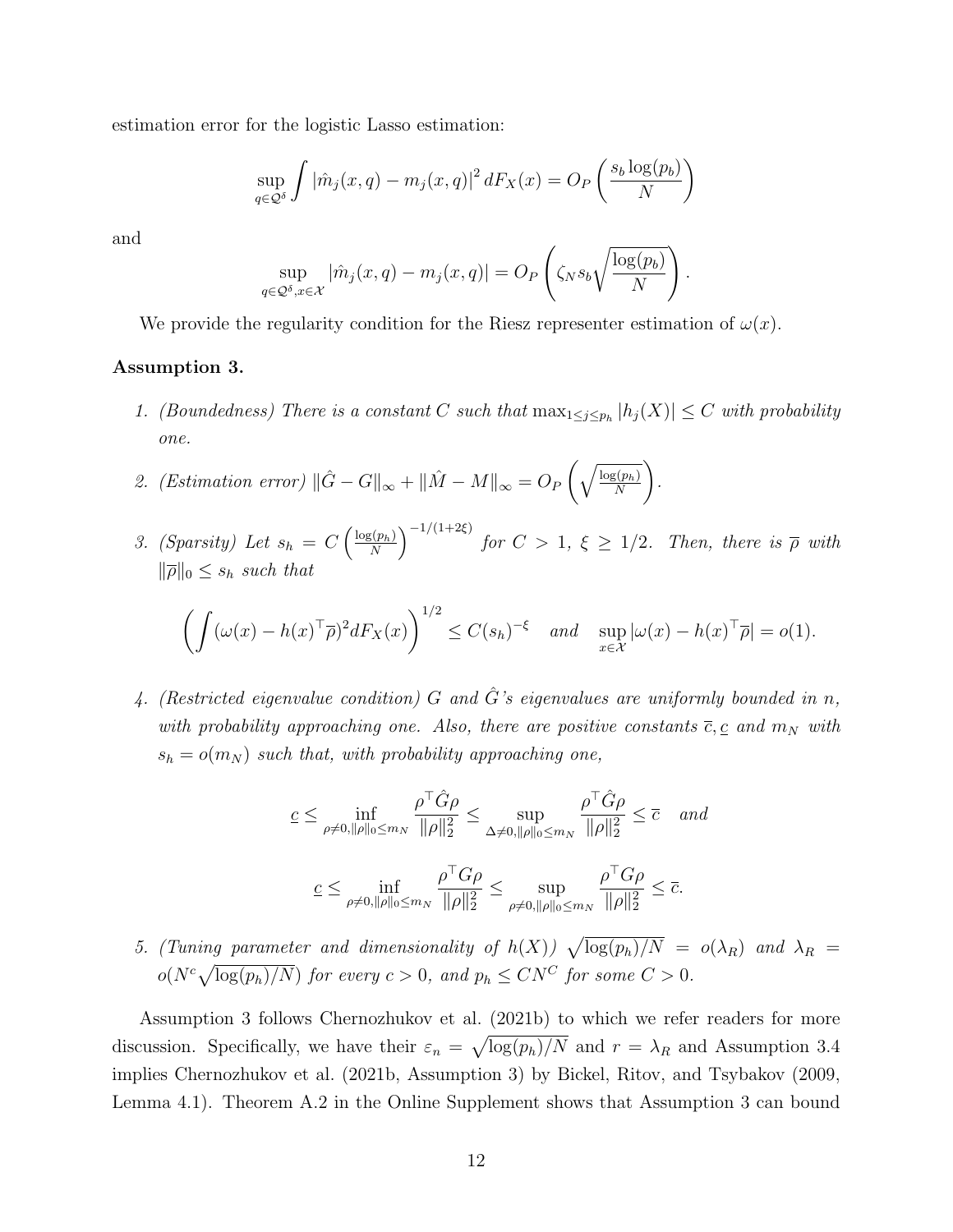the estimation error for  $\hat{\omega}(x)$ :

$$
\int \left(\hat{\omega}(x) - \omega(x)\right)^2 dF_X(x) = o_P(N^c s_h \log(p_h)/N)
$$
 and  $\sup_{x \in \mathcal{X}} |\hat{\omega}(x) - \omega(x)| = o_P(1).$ 

for all  $c > 0$ . In Theorem [A.2,](#page-0-0) we also show the Riesz representer  $\hat{\omega}(x)$  belongs to a class of functions whose entropy or complexity level is well-controlled. Such a result is new to the literature and essential for our theory as we use all the observations to estimate  $\omega(x)$ , and thus, are subject to the model selection bias. [Chernozhukov et al.](#page-21-4) [\(2021b\)](#page-21-4) circumvent such bias via cross-fitting. In the Online Supplement, we also consider cross-fitting which can accommodate complicated general machine learning estimators for  $\omega(x)$ .

### <span id="page-12-2"></span>3.1 Testing  $UQPE(\tau) = 0, \forall \tau \in \Upsilon$

As mentioned earlier, testing  $UQPE(\tau) = 0, \forall \tau \in \Upsilon$  is equivalent to testing  $\theta(\tau) = 0, \forall \tau \in \Upsilon$ Υ. We can reject the null hypothesis if the constant zero function over Υ does not belong to  $CB_T^{\theta}$ . In this section, we show that the proposed confidence band  $CB_T^{\theta}$  covers the true  $\theta(\tau)$ uniformly over  $\tau \in \Upsilon$  with the correct asymptotic size.

We impose an additional rate condition about upper bounds on  $s_h$  and  $s_b$ .

<span id="page-12-1"></span>**Assumption 4.**  $(s_b \log(p_b) + s_h \log(p_h))^2 = o(N^{\frac{d}{2+d}})$ , and there is some  $c > 0$  such that  $\pi_N^2(s_h \log(p_h) + s_b \log(p_b)) = o(1)$  where  $\pi_N = \sqrt{N^{2c} s_h \log(p_h)/N + (\zeta_N^{4/(2+d)} s_b^{(4+d)/(2+d)}}$  $\log_{b}(4+a)/(2+a)$ )  $\log_{b})/N$ .

When  $\omega(\cdot)$  defined in Assumption [1](#page-9-1) is bounded so that  $d = \infty$  and  $\zeta_N$  defined in Assump-tion [2](#page-10-0) is also bounded,  $\pi_N$  is roughly equal to  $\sqrt{N^{2c}s_h \log(p_h)/N} + s_b \log(p_b)/N$ , which is just the convergence rate for the first-stage estimators. In this case, this additional condition holds as long as  $s_h \log(p_h) + s_b \log(p_b) = o(N^{1/2-c})$  for some  $c > 0$ , which implies

$$
\sqrt{\frac{s_h \log(p_h)}{N}} + \sqrt{\frac{s_b \log(p_b)}{N}} = o(N^{-1/4}).
$$

It means the convergence rate of the nuisance functions should be faster than the rate of  $N^{1/4}$ . Such a rate is sufficient for the influence function representation for  $\hat{\theta}(\tau)$  and  $\hat{\theta}^*(\tau)$  (in Theorem [A.3\)](#page-0-0) due to the use of doubly/locally robust moment.

Theorem [1](#page-12-0) provides a sufficient condition for the correct asymptotic size of the proposed confidence band  $CB_T^{\theta}$ . It follows as a corollary of Theorem [A.3](#page-0-0) in the Online Supplement.

<span id="page-12-0"></span>**Theorem 1.** Suppose 
$$
\sup_{\tau \in \Upsilon} \left| \sqrt{N} \hat{\sigma}^{\theta}(\tau) - \sqrt{Var(\text{IF}_{i}^{\theta}(\tau))} \right| = o_P(1)
$$
 with  $\text{IF}_{i}^{\theta}(\tau) = m_1(X_i, q_{\tau}) - \omega(X_i)(1\{Y_i \leq q_{\tau}\} - m_0(X_i, q_{\tau})) - \theta(\tau) + \frac{\frac{\partial}{\partial q} \mathbb{E}m_1(X, q_{\tau})}{f_Y(q_{\tau})}(\tau - 1\{Y_i \leq q_{\tau}\})$ . If Assumptions 1–4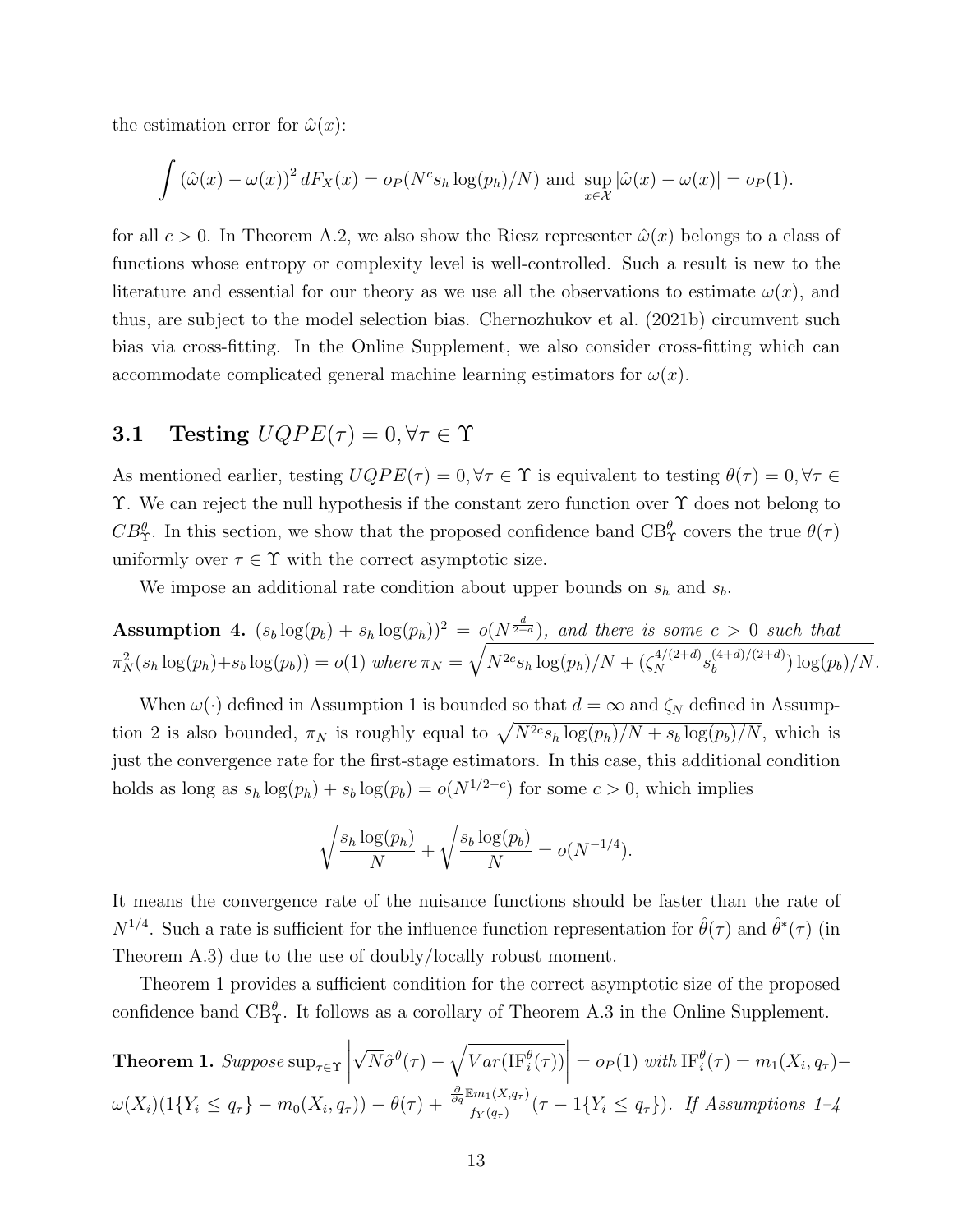hold, then

$$
\mathbb{P}\left(\{\theta(\tau): \tau \in \Upsilon\} \in CB_{\Upsilon}^{\theta}\right) \to 1 - \alpha.
$$

### **3.2** Confidence Band for  $\{UQPE(\tau) : \tau \in \Upsilon\}$

In this section, we consider the confidence band for  $\{UQPE(\tau): \tau \in \Upsilon\}$ , which can be used to infer the entire trajectory of  $UQPE(\tau)$  over  $\tau \in \Upsilon$ . Recall that we use the kernel function  $K_1(\cdot)$  in the kernel density estimation of  $f_Y(\cdot)$ . We impose the following conditions for the kernel function  $K_1(\cdot)$  and the bandwidth parameter  $h_1$ .

<span id="page-13-2"></span>**Assumption 5.** 1.  $K_1(\cdot)$  is a second-order symmetric kernel function with a compact support. 2.  $h_1 = c_1 N^{-H}$  for some positive constant  $c_1$  and some  $1/2 > H \ge 1/5$ .

We impose an additional rate condition about upper bounds on  $s_h$  and  $s_b$ .

<span id="page-13-0"></span>**Assumption 6.**  $\log(N)h_1(s_b\log(p_b) + s_h\log(p_h))^2 = o(N^{\frac{d}{2+d}})$  and there is some  $c > 0$  such that  $\log(N)h_1\pi_N^2(s_h\log(p_h)+s_b\log(p_b))=o(1)$  where  $\pi_N$  is defined in Assumption [4.](#page-12-1)

This assumption is weaker than Assumption [6,](#page-13-0) as  $log(N)h_1 = o(1)$ . In other words, if d is sufficiently large and  $\zeta_N$  is bounded, such a condition holds as long as  $\sqrt{\log(N)h_1}(s_h\log(p_h)+$  $s_b \log(p_b)$  =  $o(N^{1/2-c})$  for some  $c > 0$ .

The following theorem summarizes the validity for the bootstrap inference. The main takeaway from this theorem is that, by using the doubly robust method, we greatly relax the requirements on the sparsity and the number of effective covariates for  $m_0(x, q)$  and  $m_1(x, q)$ , at the cost of imposing a sparsity condition on  $\omega(x)$ .<sup>[3](#page-13-1)</sup>

<span id="page-13-3"></span>**Theorem 2.** Suppose  $\sqrt{Nh_1} = o(h_1^{-2})$ ,  $h_1Var(\text{IF}_i(\tau))$  is bounded away from zero, and  $\sup_{\tau \in \Upsilon}$ √  $\overline{Nh_1}\hat{\sigma}(\tau) - \sqrt{h_1 Var(\text{IF}_i(\tau))}\Big| = o_P(\log^{-1/2}(N)), \text{ where } \text{IF}_i(\tau) = \frac{\theta(\tau)}{f_Y^2(q_\tau)h_1}K_1\left(\frac{Y_i-q_\tau}{h_1}\right)$  $h_1$  . If Assumptions [1](#page-9-1)[–3,](#page-11-0) [5,](#page-13-2) [6](#page-13-0) hold, then

$$
\mathbb{P}(\{UQPE(\tau) : \tau \in \Upsilon\} \in CB_{\Upsilon}) \to 1 - \alpha.
$$

<span id="page-13-1"></span><sup>&</sup>lt;sup>3</sup>The leading term of the score function is  $\frac{\theta(\tau)}{f_Y^2(q_\tau)h_1}K_1\left(\frac{Y_i-q_\tau}{h_1}\right)$ , but it does not imply that the doubly robust estimation for  $\theta(\tau)$  is unnecessary. In fact,  $\sup_{\tau \in \Upsilon} |\hat{\theta}(\tau) - \theta(\tau)|$  is asymptotically negligible compared to  $\frac{\theta(\tau)}{f_Y^2(q_\tau)h_1} K_1\left(\frac{Y_i-q_\tau}{h_1}\right)$  if  $\pi_N(\sqrt{s_h \log(p_h)/N} + \sqrt{s_b \log(p_b)/N}) + N^{-(1+d)/(2+d)}(s_h \log(p_h) + s_b \log(p_b)) =$  $o((\log(N)Nh_1)^{-1/2})$ . If  $h_1 = N^{-1/5}$ , d is sufficiently large, c is arbitrarily small, and  $\zeta_N$  is polylogarithmic, such a condition holds if  $s_h \log(p_h) + s_b \log(p_b) = o(N^{3/5})$  up to some polylogarithmic factor. On the other hand, if we do not use the doubly robust method, the estimation error of  $\theta(\tau)$  is  $\sqrt{s_b \log(p_b)/N}$ , which is asymptotically negligible if  $\sqrt{s_b \log(p_b)/N} = o((\log(N)Nh_1)^{-1/2})$ . Such a condition would require  $s_h \log(p_h) = o(N^{1/5})$  up to some polylogarithmic factor.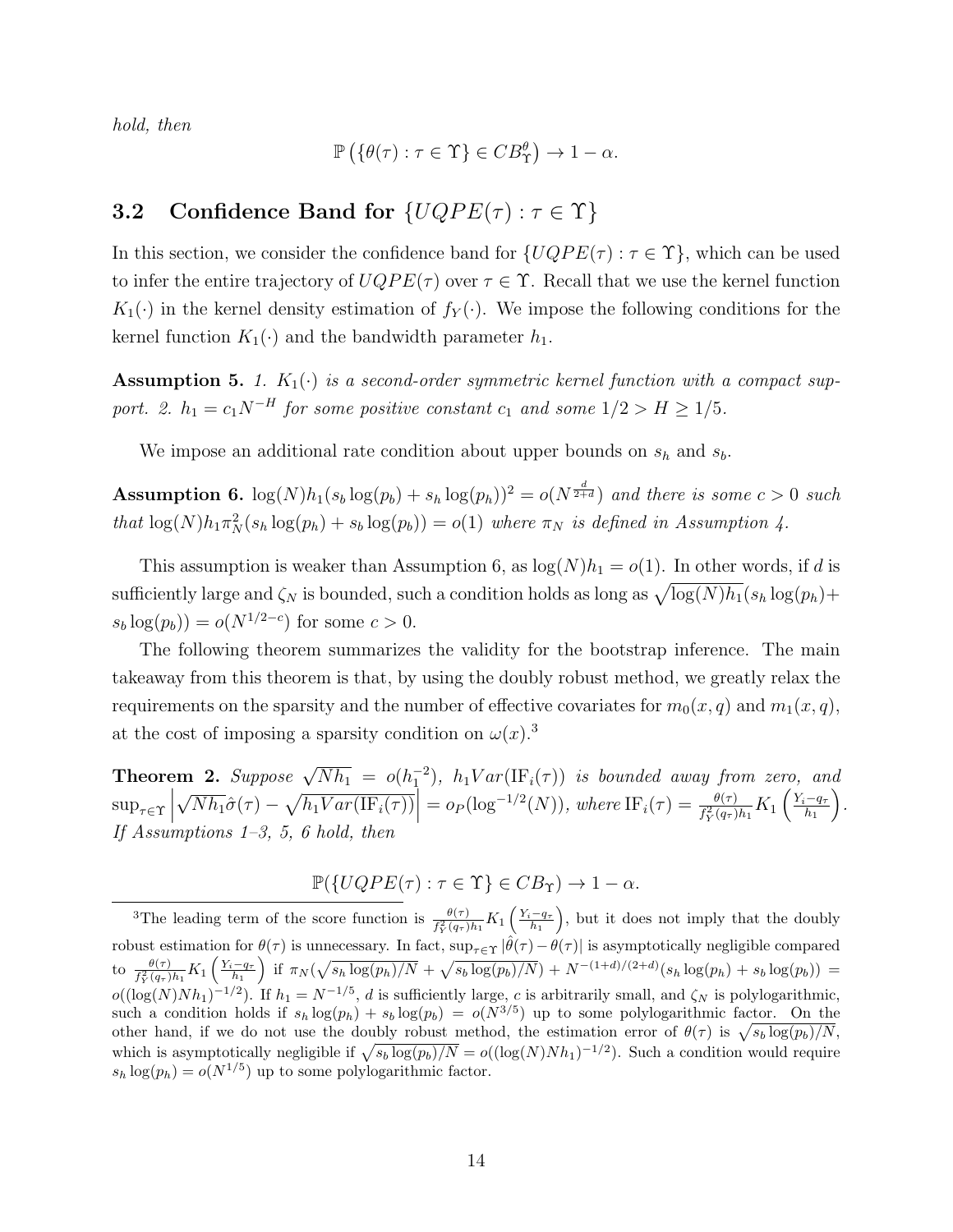Theorem [2](#page-13-3) is a direct consequence of the linear expansions for  $\widehat{UQPE}(\tau)$  and  $\widehat{UQPE}^*(\tau)$ (formally stated in Theorem [A.4](#page-0-0) in the Online Supplement) and the strong approximation theory developed by [Chernozhukov, Chetverikov, and Kato](#page-20-8) [\(2014a](#page-20-8)[,b\)](#page-20-9). To compute  $\hat{\sigma}(\tau)$ , we can use either the plug-in method or the bootstrap method. For these methods, the convergence rate of  $\sqrt{Nh_1}\hat{\sigma}(\tau)$  is polynomial in N, which implies  $o_P(\log^{-1/2}(N))$ .

### <span id="page-14-0"></span>4 Simulation Studies

In this section, we use Monte Carlo simulations to study the finite sample performance of the proposed method of estimation and inference for the UQPE.

Consider the following set of alternative data-generating designs. The outcome variable is generated according to the partial linear high-dimensional model

$$
Y \mid X \sim N\left(g(X_1) + \sum_{j=2}^p \alpha_j X_j, 1\right),
$$

where the function  $g(x)$  is defined in the following three ways:  $g(x) = x$  in DGP 1,  $g(x) = x$  $x - 0.10 \cdot x^2$  in DGP 2, and  $g(x) = x - 0.10 \cdot x^2 + 0.01 \cdot x^3$  in DGP 3. The high-dimensional controls  $(X_1, ..., X_p)^\top$  are generated by

$$
X_1 | (X_2, ..., X_p) \sim N\left(\sum_{j=2}^p \gamma_j X_j, 1\right)
$$
 and  $(X_2, ..., X_p) \sim N(0, \Sigma_{p-1}),$ 

where  $\Sigma_{p-1}$  is the  $(p-1) \times (p-1)$  variance-covariance matrix whose  $(r, c)$ -element is  $0.5^{2(|r-c|+1)}$ . Note that this data-generating process induces dependence of the control  $X_1$ of main interest on the rest of the  $p-1$  controls  $(X_2, \ldots, X_p)^\top$ , as well as the dependence among the  $p-1$  controls  $(X_2, \ldots, X_p)^\top$ . For the high-dimensional parameter vectors in the above data-generating model, we consider the following four cases of varying sparsity levels:

(i) 
$$
(\alpha_2, ..., \alpha_p)^\top = (\gamma_2, ..., \gamma_p)^\top = (0.5^2, 0.5^3, ..., 0.5^p)^\top,
$$
  
\n(ii)  $(\alpha_2, ..., \alpha_p)^\top = (\gamma_2, ..., \gamma_p)^\top = (0.5^2, 0.5^{5/2}, ..., 0.5^{(p+2)/2})^\top,$   
\n(iii)  $(\alpha_2, ..., \alpha_p)^\top = (\gamma_2, ..., \gamma_p)^\top = (0.5^2, 0.5^{7/3}, ..., 0.5^{(p+4)/3})^\top,$  and  
\n(iv)  $(\alpha_2, ..., \alpha_p)^\top = (\gamma_2, ..., \gamma_p)^\top = (0.5^2, 0.5^{9/4}, ..., 0.5^{(p+6)/4})^\top.$ 

We follow the general estimation and inference approach outlined in Section [2.](#page-3-2) We set  $h(x) = (x^{\top}, (x^2)^{\top}, (x^3)^{\top})^{\top}$  for estimation of  $\omega(x)$ , and set  $b(x) = (x^{\top}, (x^2)^{\top}, (x^3)^{\top})^{\top}$  for estimation of  $m_0$  and  $m_1$ . For the choice of  $h_1$ , we under-smooth the rule-of-thumb optimal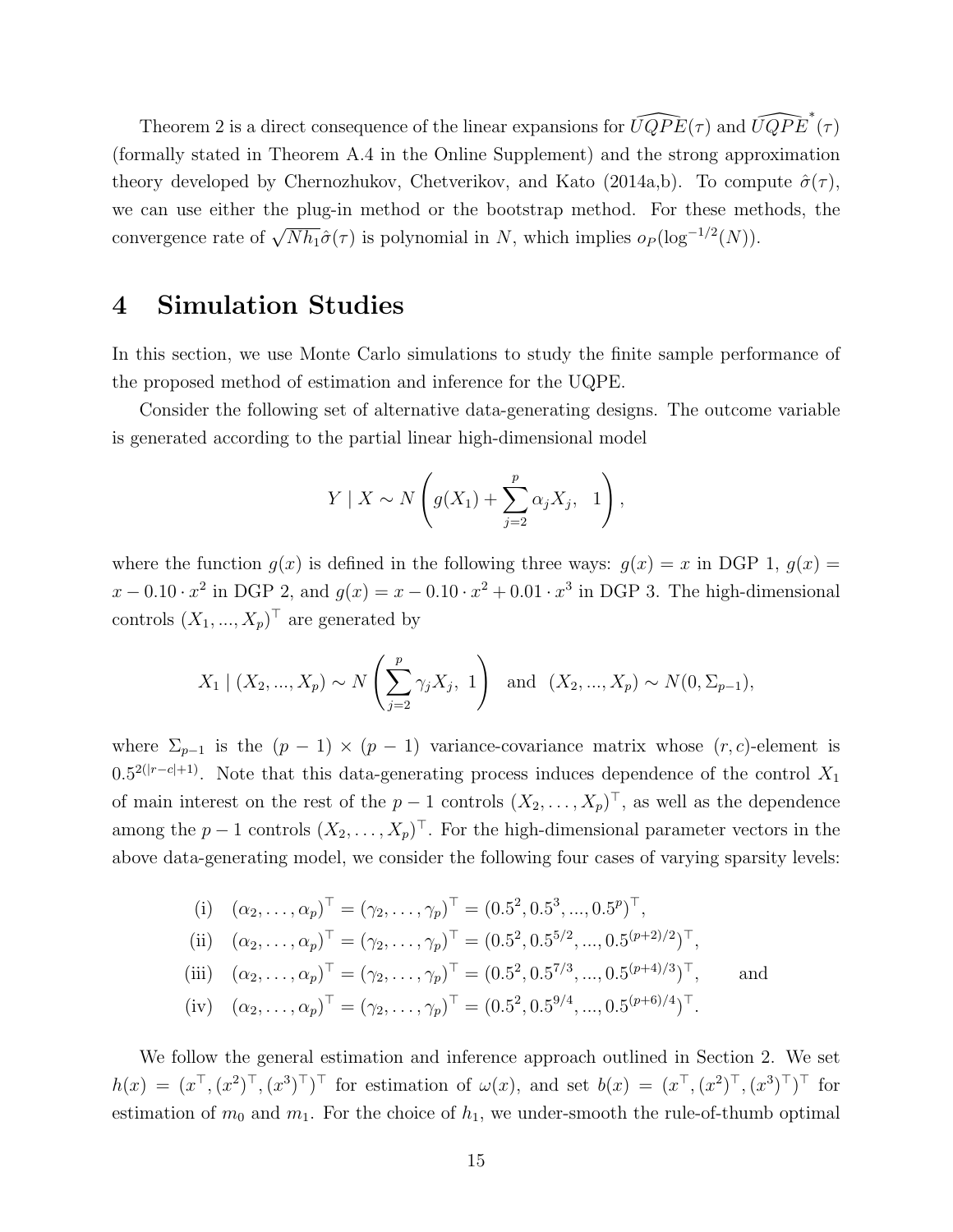choice as  $h_1 = 1.06\sigma(Y)N^{-1/5-0.01}$ . For each design, we use 500 iterations of Monte Carlo simulations to compute the mean, bias, and root mean square error (RMSE) of the estimate, as well as the  $95\%$  uniform coverage over the set  $[0.20, 0.80]$  of quantiles. To evaluate the bias, RMSE, and the 95% uniform coverage, we first numerically approximate the true UQPE by large-sample Monte Carlo simulations. Across sets of Monte Carlo simulations, we vary the  $DGP \in \{DGP, 1, DGP, 2, DGP, 3\}$  and the sparsity design  $\in \{(i), (iii), (iv)\}$ , while we fix the sample size  $N = 500$  and the dimension  $p = 100$  throughout.

Table [1](#page-22-0) summarizes the simulation results under the sparsity designs (i) and (ii). We can make the following three observations in these results. First, the bias of our UQPE estimator is small, especially relative to the RMSE. This feature of the results supports the fact that our estimator mitigates the bias via the use of the doubly robust score. Second, the RMSE decreases as the sample size increases. Third, the 95% uniform coverage frequencies are close to the nominal probability, namely, 0.95. This feature of the results supports our theory on the asymptotic validity of the bootstrap inference. From these simulation results, we confirm the main theoretical properties of the proposed method of estimation and inference for the UQPE across alternative data-generating processes. Table [2](#page-23-0) shows the simulation results under the less sparse designs (iii) and (iv). While the bias and RMSE are slightly bigger here than those in Table [1,](#page-22-0) the magnitudes of changes are modest. In addition to the simulation designs introduced above, we also experimented with other designs, and the simulation results are very similar and support the main theoretical properties of our proposed method as well – see Appendix [F](#page-19-0) in the online supplement.

To highlight the value added by our proposed method to the existing literature, we also experiment with the RIF-Logit estimator from [Firpo et al.](#page-21-0) [\(2009\)](#page-21-0) as a benchmark. Table [3](#page-24-0) summarizes the simulation results based on the RIF-Logit for the sample size of  $N = 500$ under the most sparse design (i). Observe that, as the dimension  $p$  increases from 25 to 50, the finite sample performance substantially degrades in terms of all of the displayed statistics, namely the bias, RMSE, and (pointwise and uniform) 95% coverage frequencies. In particular, the uniform coverage frequency drops to zero even for the dimension that is as small as  $p = 50$ . With the same sample size of  $N = 500$ , on the other hand, our proposed method produces accurate coverage frequencies as well as accurate estimates for the even larger dimension  $p = 100$  $p = 100$  $p = 100$  as presented in Tables 1 and [2.](#page-23-0) This comparison sheds lights on favorable finite sample performance of our proposed method when there are high-dimensional controls, in comparison with the existing alternative method. With that said, we would like to remark that we pay the costs of additional assumptions for nuisance parameter estimation, and hence there are tradeoffs between the existing procedure [\(Firpo et al., 2009\)](#page-21-0) and our proposed method.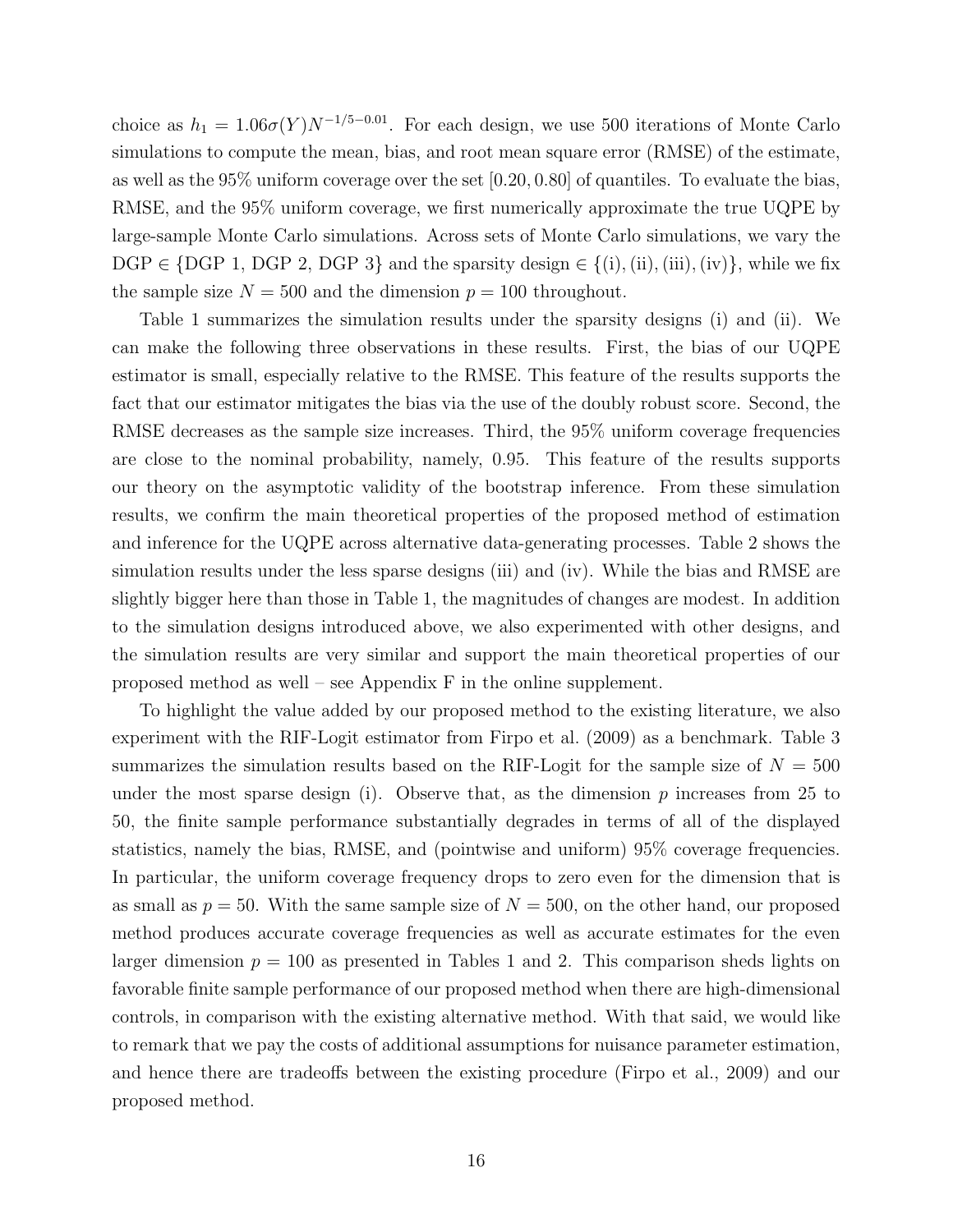In addition to the RIF-Logit estimator, we also experiment with a RIF-Lasso-Logit estimator. This estimator has not been formally investigated in the literature to our knowledge, but it coincides with a non-orthogonalized version of our procedure and hence serves as a useful benchmark to evaluate the benefits of our proposed doubly robust score. Table [4](#page-25-0) shows the simulation results based on this procedure without the doubly robust score (right panel) compared with the results of our proposed procedure with the doubly robust score (left panel) copied from Table [1.](#page-22-0) While the coverage frequencies for our proposed method achieves the nominal probability of 95%, those for the counterpart without the doubly robust score fall short of 95%. These results show that the method without the doubly robust score incurs larger size distortions and demonstrate that it is useful to employ the doubly robust score as we do for our proposed method.

Finally, we consider the pointwise and uniform tests for  $UQPE(\tau) = 0$  by testing  $\theta(\tau) =$ 0. The corresponding simulation results are collected in Appendix [F](#page-19-0) in the online supplement.

# 5 Heterogeneous Counterfactual Marginal Effects of Job Corps Training

The UQPE identifies counterfactual effects that are heterogeneous across outcome levels Y . This feature of the UQPE is useful for evaluating economic policies designed to benefit targeted subpopulations of the economy that are identified in terms of economic outcomes such as wage and income. For instance, major job training programs are designed to benefit targeted subpopulations of individuals who are low wage earners, i.e., lower quantiles of Y . In redesigning a job training program, a policy maker may want to choose such changes in X that particularly benefit these targeted subpopulations (with potentially lower wages) rather than the others (with potentially higher wages). Therefore, it is important for the policy maker to understand heterogeneous outcome gains (e.g., wage increase) of alternative counterfactual changes in X across different subpopulations characterized by the levels of Y . The UQPE provides solutions to this goal.

While a rich set of empirical findings have been reported about the treatment effects of Job Corps, an analysis of heterogeneous counterfactual effects is missing in the literature to the best of our knowledge, despite its relevance to designing effective program policies and schemes as emphasized in the previous paragraph. Applying our proposed method, we analyze heterogeneous counterfactual marginal effects of Job Corps training on labor outcomes in this section. Specifically, it is important to find whether higher (respectively, lower)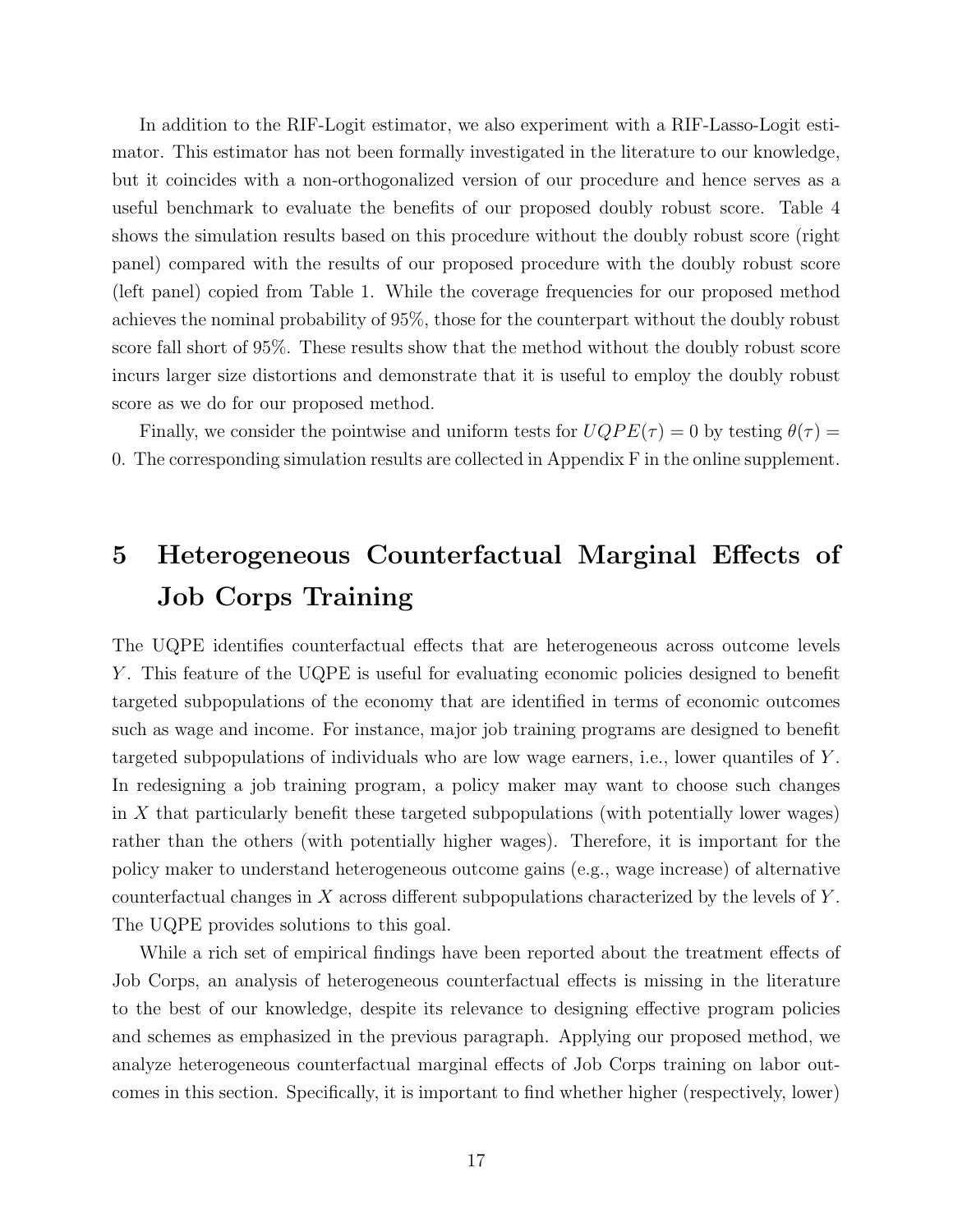potential earners would benefit more (respectively, less) from counterfactually extending the duration of the training program. Since the entrance interview in Job Corps provides some information regarding the human capital of prospective trainees, answers to these empirical questions may possibly help the program designers to devise more efficient policies and schemes for the training programs. As such, we are interested in heterogeneous counterfactual marginal effects of the duration of the exposure to the program, as a continuous treatment variable, on labor outcomes measured by hourly wages.

We identify and estimate the counterfactual distributional change given a large set of observed controls by taking advantage of our machine-learning-based method. For the outcome variable, we consider hourly wages. For the continuous treatment variables, we consider two seemingly similar but different measures: the duration in days of participation in Job Corps and the duration in days of actually taking classes in Job Corps. As will be shown shortly, these two definitions lead to qualitatively different empirical findings. We use 42 observed controls (and their powers). Table [5](#page-26-0) shows the summary statistics of our data. Different sets of observations are missing across different variables, and hence we use the intersection of observations that are non-missing across all the variables in use for our analysis. After dropping the missing observations, we are left with  $N = 481$  when we define the duration of participation in Job Corps as the treatment, while we are left with  $N = 368$  when we define the duration of actually taking classes in Job Corps. Taking the intersection of these two samples, we use a subsample of size  $N = 347$ . Note that the dimension of covariates is relatively large given this effective sample size, and hence high-dimensional econometric methods are indispensable in the current application.

Observe that our sample consists of high-dimensional controls and the sample size that results from the aforementioned sample selection is not sufficiently large for conventional econometric methods of estimation and inference for the UQPE. We therefore use our proposed method of estimation and inference for the UQPE that can accommodate a large dimension of controls via the use of the doubly robust score.

Using the same computer program as the one used for simulation studies presented in Section [4,](#page-14-0) we obtain estimates, pointwise 95% confidence intervals, and uniform 95% confidence bands for  $UQPE(\tau)$  for  $\tau \in [0.20, 0.80]$ . Table [6](#page-27-0) summarizes the results. The row groups (I) and (II) report results for days in Job Corps as the treatment variable, while the row groups (III) and (IV) report results for days of taking classes in Job Corps as the treatment variable. The row groups (I) and (III) report results for the hourly wage as the outcome variable, while the row groups (II) and (IV) report results for the logarithm of the hourly wage as the outcome variable.

Overall, the magnitudes of the estimates are consistent with those from prior studies,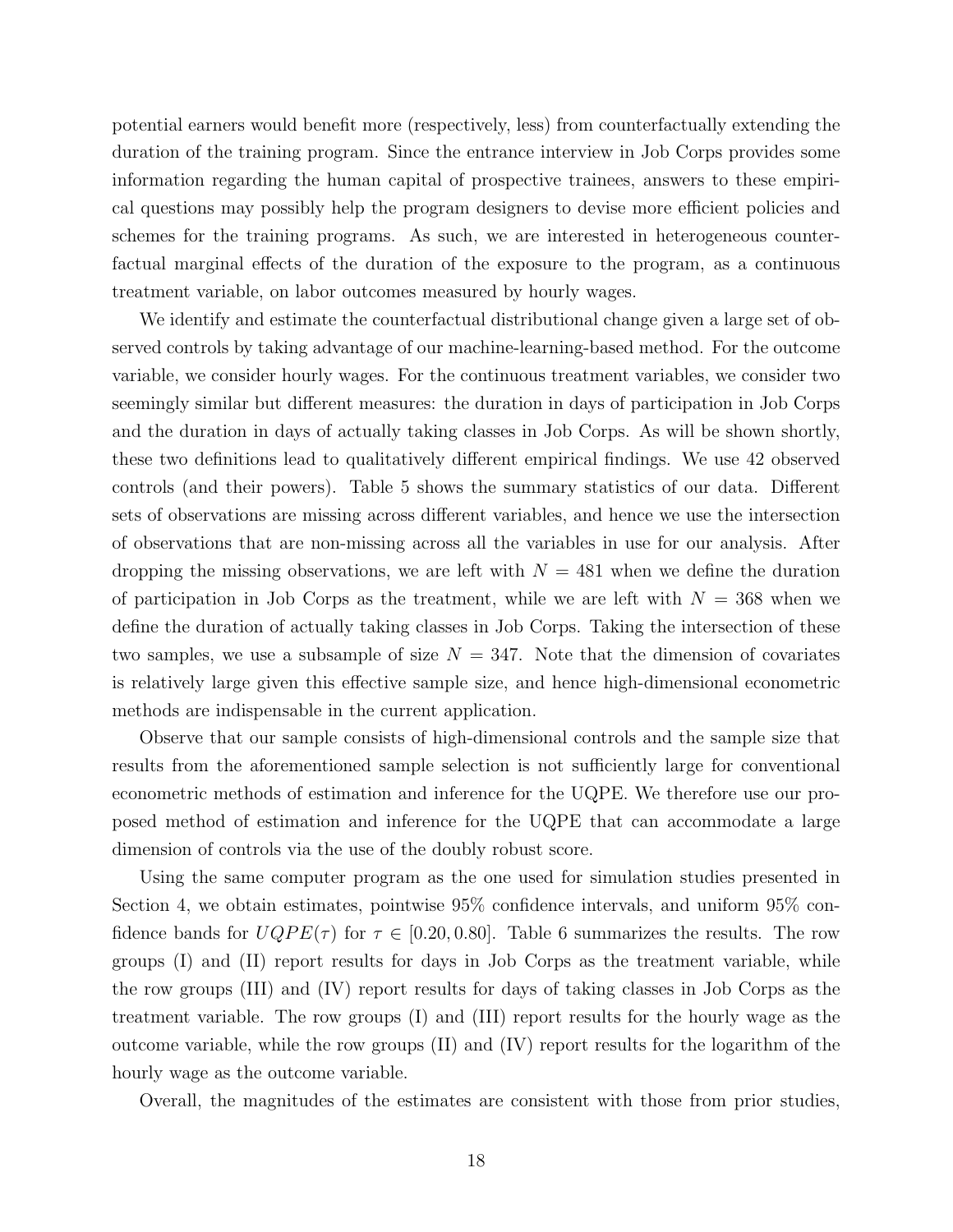and we also obtain the following new findings.<sup>[4](#page-18-0)</sup> First, observe that the none of the uniform 95% confidence bands are contained in the negative reals. These results indicate that the counterfactual marginal effects of our interest are significantly negative for none of the heterogeneous subpopulations. We next look into the heterogeneity of these effects. Observe in row (I) that the uniform 95% confidence band for  $\tau = 0.2$  is contained in the positive reals while the uniform 95% confidence band for  $\tau = 0.8$  intersects with the zero. These results imply heterogeneous statistical significance across quantiles. Specifically, we predict significantly positive counterfactual effects for lower wage earners ( $\tau = 0.2, 0.4$  and 0.6) and insignificant effects for higher wage earners ( $\tau = 0.8$ ). On the other hand, the point estimate is smaller for  $\tau = 0.2$  than that for  $\tau = 0.8$  in row (I). The larger effects for the subpopulation of higher potential earners (i.e., higher quantiles) could simply result from the scale effect. Heterogeneity in causal effects across different quantiles often vanishes once we take the log-arithm of the outcome variable.<sup>[5](#page-18-1)</sup> Therefore, we next consider the row group  $(II)$ , where the outcome variable is defined as the logarithm of the hourly wage. Notice that, even in this row group, we continue to observe the same qualitative pattern as that in the row group (I). Namely, the point estimate is smaller for  $\tau = 0.2$  than that for  $\tau = 0.8$ , but the uniform 95% confidence band for  $\tau = 0.2$  is contained in the positive reals while the uniform 95% confidence band for  $\tau = 0.8$  intersects with the zero. These results provide policy makers of confidence that extending the duration of exposures to the Job Corps program will benefit potential lower wage earners.

Once we turn to row groups (III) and (IV), where the treatment variable is now defined as days of taking classes in Job Corps, we no longer observe the aforementioned pattern of heterogeneous counterfactual marginal effects, and the uniform 95% confidence bands globally intersect with the zero. However, if we implement the test  $UQPE(\tau) = 0, \forall \tau \in$ [0.20, 0.80] based on  $\hat{\theta}(\tau)$  as in Section [3.1,](#page-12-2) then we actually reject this hypothesis of uniformly zero counterfactual marginal effects with the 95% confidence.

In summary, we obtain the following three new findings about counterfactual marginal effects of the duration of exposure to Job Corps training on the hourly wage. First, the effects are significantly negative for none of the heterogeneous subpopulations under consideration, regardless of the definition of the treatment variable and the definition of the outcome variable. Second, the counterfactual marginal effects of days in Job Corps are significant

<span id="page-18-0"></span><sup>&</sup>lt;sup>4</sup>In the row group (I) in Table [6](#page-27-0) for instance, the *daily* marginal effects range from 0.0012 to 0.0046 dollars. This magnitude is consistent with the 0.22 difference in average hourly wages between the treatment and control groups [\(Schochet, Burghardt, and McConnell, 2008,](#page-21-6) Table 3), where the average number of days in Job Corps for the treated group is 153.4 (Table [5\)](#page-26-0).

<span id="page-18-1"></span><sup>&</sup>lt;sup>5</sup>The relationship  $\partial Q_{\tau}(F_{\log(Y)}^{\epsilon})/\partial \epsilon|_{\epsilon=0} = (\partial Q_{\tau}(F_Y^{\epsilon})/\partial \epsilon)/Q_{\tau}(F_Y^{\epsilon})|_{\epsilon=0}$  implies that the sign of the level and the logarithm coincide at the population level, even though the signs of empirical estimates and statistical significance may not coincide as in our empirical results.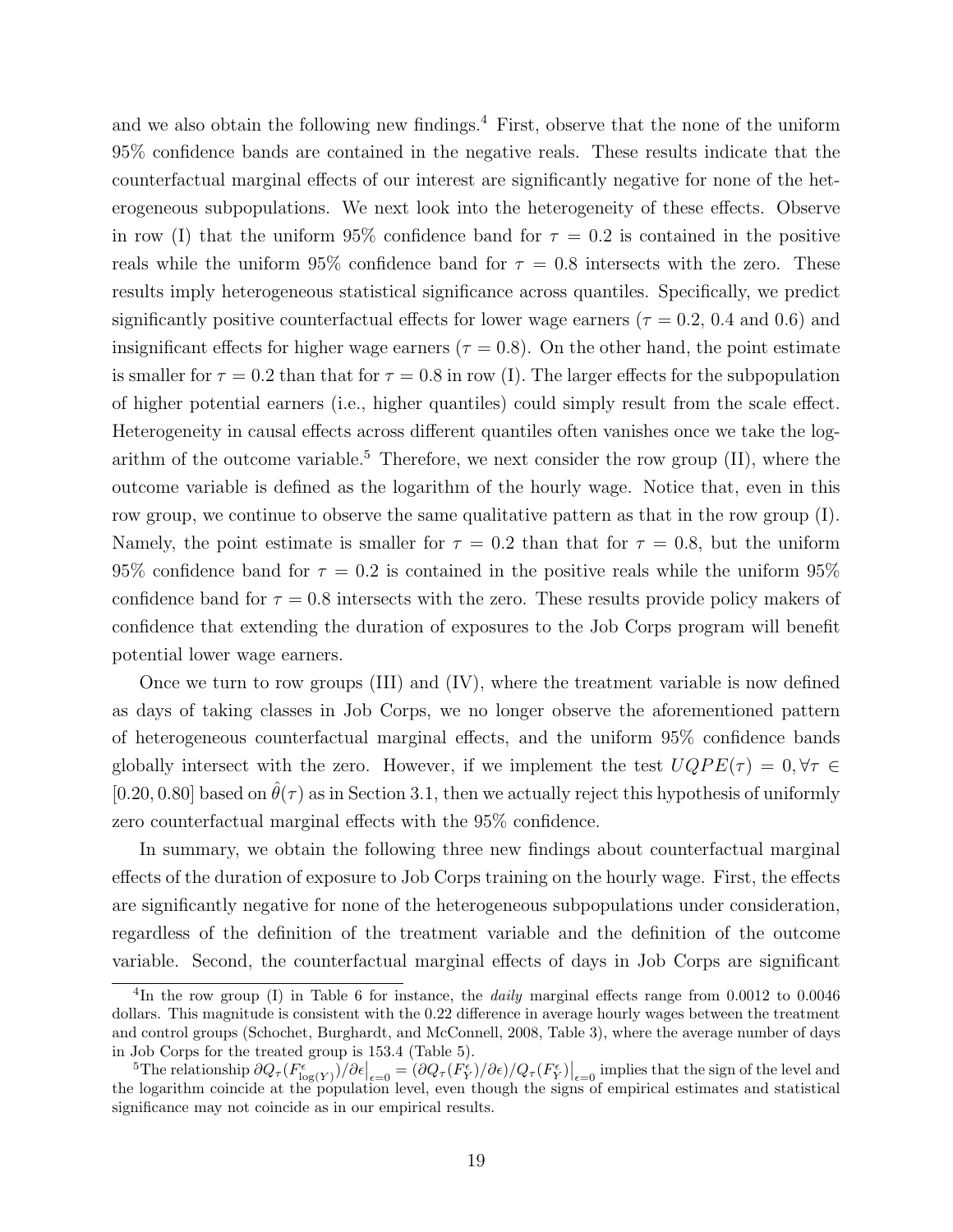for the subpopulation of lower wage earners, while they are insignificant for higher wage earners. This result holds robustly regardless of whether we define the outcome variable as the hourly wage or the logarithm of it. Third, we fail to detect the aforementioned pattern of counterfactual marginal effects once we define the treatment variable as days of taking classes in Job Corps, while we still reject the hypothesis of uniformly zero counterfactual marginal effects. These results contain the following policy implications. Extending the duration of exposures the Job Corps training program will be effective especially for the targeted subpopulations of lower potential wage earners. However, these benefits may come from sources other than the experience of taking classes in the Job Corps training program.

Finally, to get further insights about our proposed method, we conclude this section with discussions of more details about what was implemented in the black box to produce the results reported in Table [6.](#page-27-0) When estimating the core functions  $m_0(x, q_\tau)$  and  $m_1(x, q_\tau)$  by the lasso logit, we in fact select different subvectors of  $b(X)$  across different quantiles  $\tau$ . Table [7](#page-27-1) shows which controls and/or their powers are selected for each  $\tau \in \{0.20, 0.40, 0.60, 0.80\}$ . While there are some controls that are common (such as the intercept and the number of people in household) across all  $\tau$ , the selections are by no means uniform across  $\tau$ . A researcher does not ex ante know which variables among many in the list should be included for each quantile  $\tau$ . Including all the potentially relevant controls would incur non-trivial size distortions – recall the simulation results shown in Table [3](#page-24-0) in Section [4.](#page-14-0) By our proposed method of inference that achieves the nominal size, on the other hand, it is those shown in Table [7](#page-27-1) that were selected to be relevant for each  $\tau \in \{0.20, 0.40, 0.60, 0.80\}$  in producing the estimation results reported in Table [6.](#page-27-0)

### <span id="page-19-0"></span>6 Conclusion

Counterfactual analyses often involve high-dimensional controls. On the other hand, existing methods of estimation and inference for heterogeneous counterfactual changes are not compatible with high-dimensional settings. In this paper, we therefore propose a novel doubly/locally robust score for debiased estimation and inference for the UQPE as a measure of heterogeneous counterfactual marginal effects. A concrete implementation procedure is provide for estimation and multiplier bootstrap inference. The online supplement additionally presents a general class of estimation and inference procedures. Asymptotic theories are presented to guarantee that the bootstrap method works for size control. Simulation studies support our theoretical properties. Applying the proposed method of estimation and inference to survey data of Job Corps, the largest training program for disadvantaged youth in the United States, we obtain the following two policy implications. First, extending the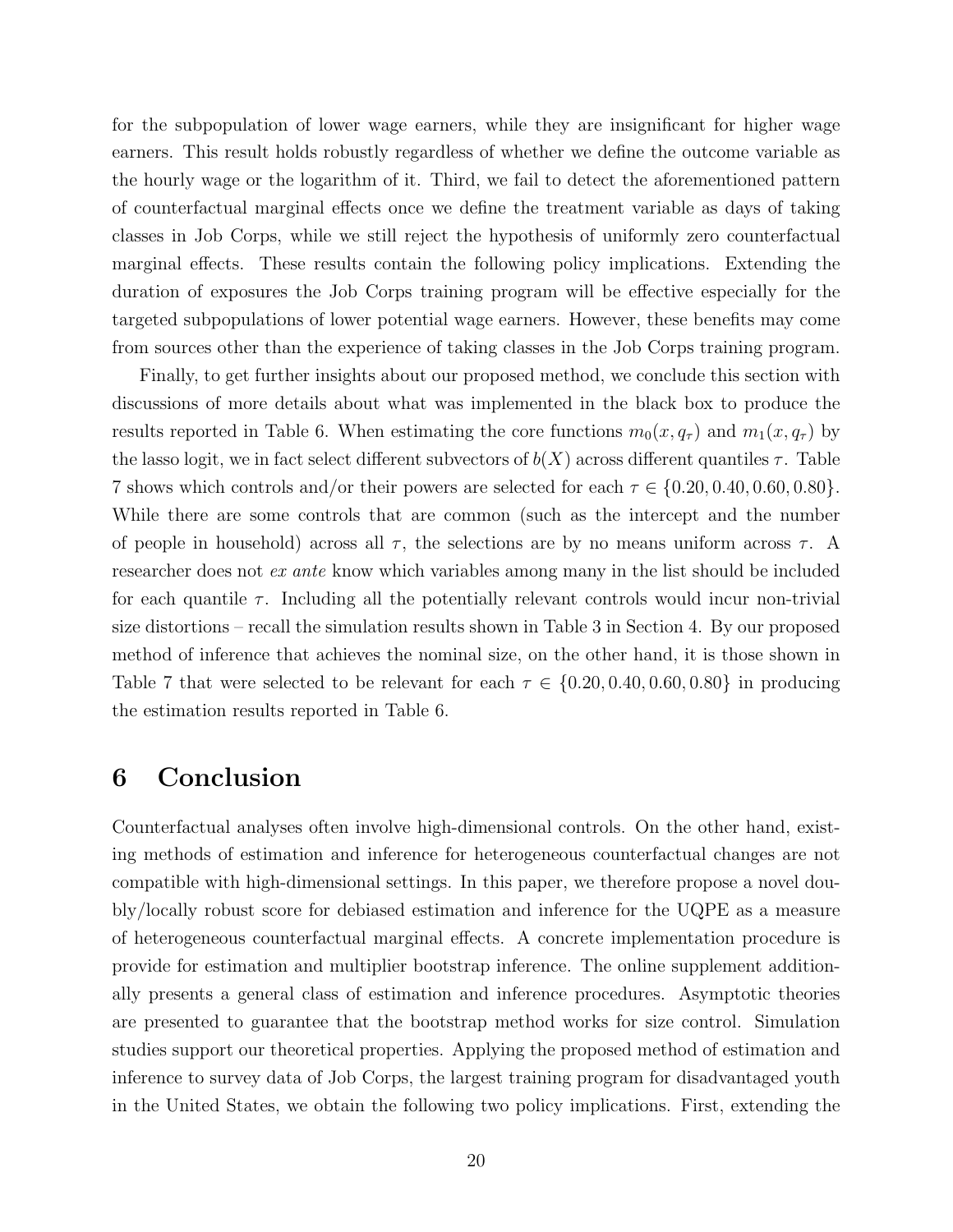duration of exposures the Job Corps training program will be effective especially for the targeted subpopulations of lower potential wage earners. Second, these benefits may come from sources other than the experience of taking classes in the Job Corps training program.

## References

- <span id="page-20-1"></span>BELLONI, A., V. CHERNOZHUKOV, D. CHETVERIKOV, AND Y. WEI (2018): "Uniformly valid post-regularization confidence regions for many functional parameters in z-estimation framework," The Annals of Statistics, 46, 3643.
- <span id="page-20-5"></span>BELLONI, A., V. CHERNOZHUKOV, I. FERNÁNDEZ-VAL, AND C. HANSEN (2017): "Program Evaluation with High-dimensional Data," Econometrica, 85, 233–298.
- <span id="page-20-0"></span>BELLONI, A., V. CHERNOZHUKOV, AND K. KATO (2014): "Uniform post-selection inference for least absolute deviation regression and other Z-estimation problems," Biometrika, 102, 77–94.
- <span id="page-20-7"></span>BICKEL, P. J., Y. RITOV, AND A. B. TSYBAKOV (2009): "Simultaneous Analysis of Lasso and Dantzig Selector," The Annals of Statistics, 37, 1705–1732.
- <span id="page-20-6"></span>Chen, L., L.-J. Wei, and M. I. Parzen (2004): "Quantile regression for correlated observations," in Proceedings of the second Seattle symposium in biostatistics, Springer, 51–69.
- <span id="page-20-2"></span>Chernozhukov, V., D. Chetverikov, M. Demirer, E. Duflo, C. Hansen, and W. NEWEY (2017): "Double/debiased/neyman machine learning of treatment effects," American Economic Review, 107, 261–265.
- <span id="page-20-3"></span>Chernozhukov, V., D. Chetverikov, M. Demirer, E. Duflo, C. Hansen, W. NEWEY, AND J. ROBINS (2018): "Double/debiased machine learning for treatment and structural parameters," Econometrics Journal, 21, C1–C68.
- <span id="page-20-8"></span>Chernozhukov, V., D. Chetverikov, and K. Kato (2014a): "Anti-concentration and Honest, Adaptive Confidence Bands," The Annals of Statistics, 42, 1787–1818.
- <span id="page-20-9"></span> $-(2014b)$ : "Gaussian Approximation of Suprema of Empirical Processes," The Annals of Statistics, 42, 1564–1597.
- <span id="page-20-4"></span>Chernozhukov, V., J. C. Escanciano, H. Ichimura, W. K. Newey, and J. M. Robins (2021a): "Locally Robust Semiparametric Estimation," Econometrica, forthcoming.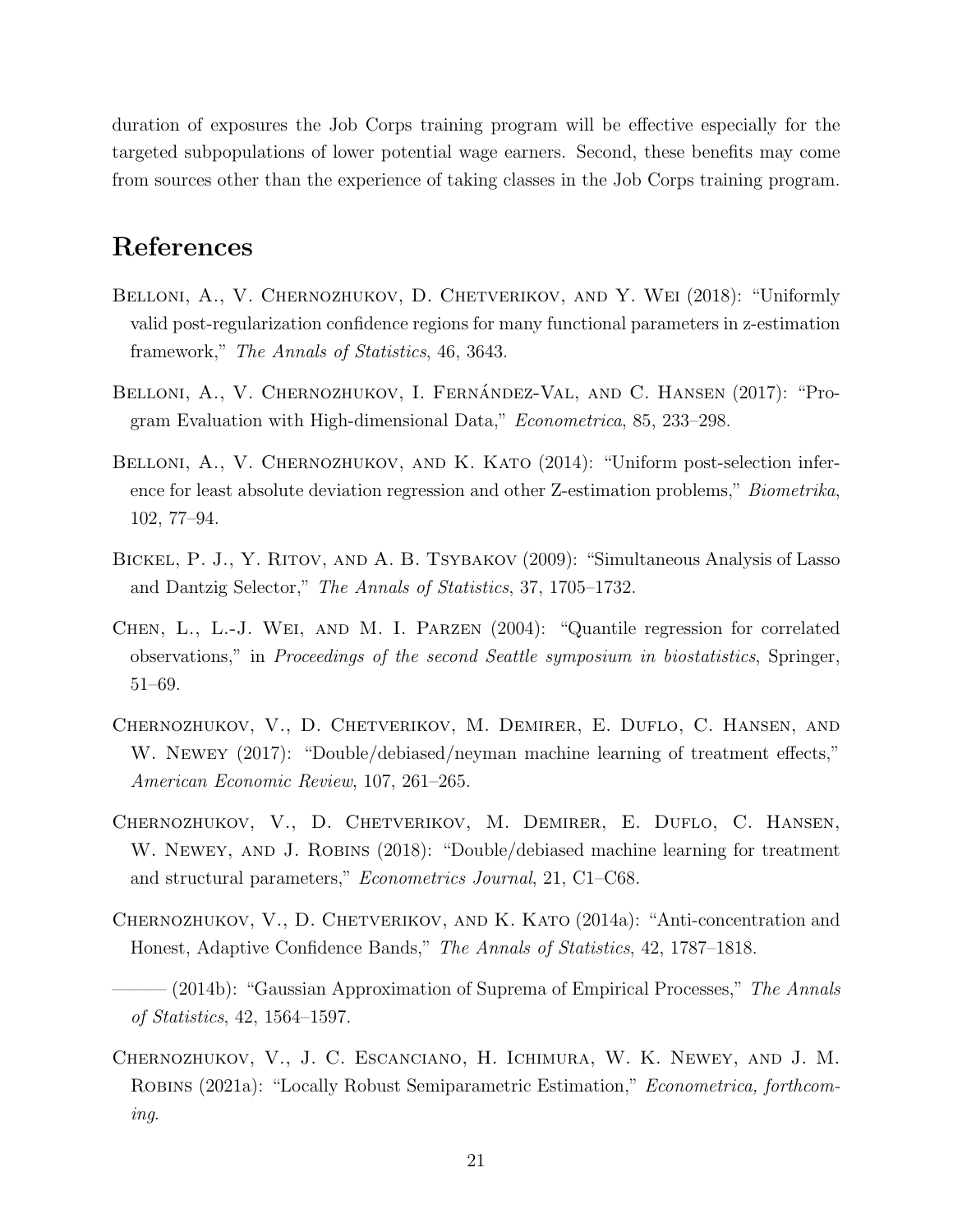- <span id="page-21-2"></span>CHERNOZHUKOV, V., I. FERNÁNDEZ-VAL, AND B. MELLY  $(2013)$ : "Inference on counterfactual distributions," Econometrica, 81, 2205–2268.
- <span id="page-21-4"></span>Chernozhukov, V., W. K. Newey, and R. Singh (2021b): "Automatic debiased machine learning of causal and structural effects," *Econometrica*, forthcoming.
- <span id="page-21-5"></span>- (2021c): "Debiased Machine Learning of Global and Local Parameters Using Regularized Riesz Representers," Econometrics Journal, forthcoming.
- <span id="page-21-0"></span>FIRPO, S., N. M. FORTIN, AND T. LEMIEUX (2009): "Unconditional quantile regressions," Econometrica, 77, 953–973.
- <span id="page-21-1"></span>FORTIN, N., T. LEMIEUX, AND S. FIRPO (2011): "Decomposition methods in economics," in Handbook of labor economics, Elsevier, vol. 4, 1–102.
- <span id="page-21-3"></span>Newey, W. K. (1994): "The asymptotic variance of semiparametric estimators," Econometrica, 1349–1382.
- <span id="page-21-6"></span>SCHOCHET, P. Z., J. BURGHARDT, AND S. MCCONNELL (2008): "Does job corps work? Impact findings from the national job corps study," American Economic Review, 98, 1864– 86.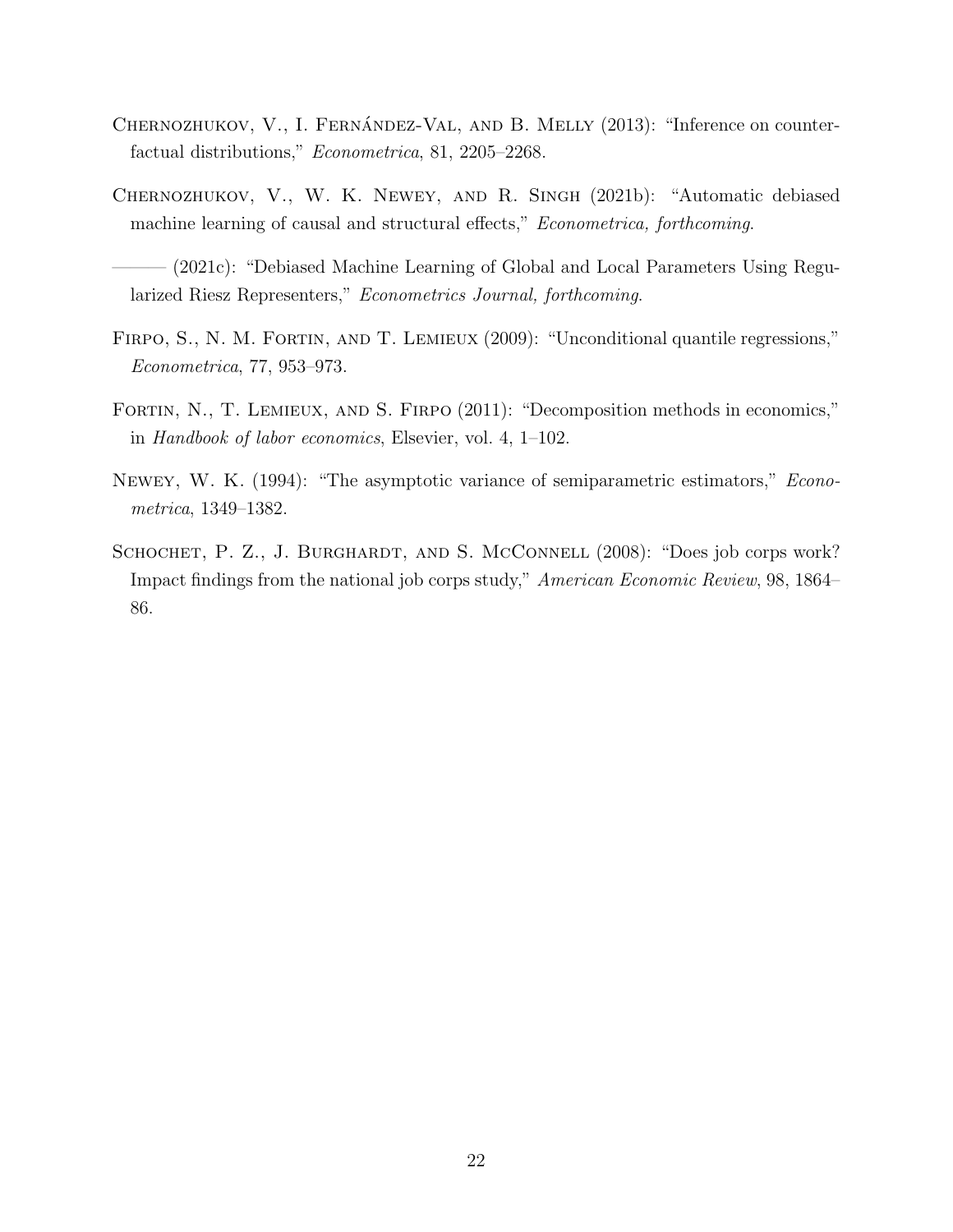|      | \"/            |               |        | $- - - - -$ |      |             |             |       |           |
|------|----------------|---------------|--------|-------------|------|-------------|-------------|-------|-----------|
|      |                |               |        | True        |      | Estimates   |             |       | 95% Cover |
| DGP  | $\overline{N}$ | $\mathcal{P}$ | $\tau$ | UQPE        | Mean | <b>Bias</b> | <b>RMSE</b> | Point | Unif.     |
|      |                |               | 0.20   | 1.00        | 1.03 | 0.03        | 0.16        | 0.948 |           |
|      | 500            | 100           | 0.40   | 1.00        | 1.02 | 0.02        | 0.13        | 0.948 | 0.956     |
| 1(i) |                |               | 0.60   | 1.00        | 1.03 | 0.03        | 0.14        | 0.954 |           |
|      |                |               | 0.80   | 1.00        | 0.99 | $-0.01$     | 0.16        | 0.948 |           |
|      |                |               | 0.20   | 1.12        | 1.14 | 0.02        | 0.18        | 0.952 |           |
|      | 500            | 100           | 0.40   | 1.03        | 1.05 | 0.02        | 0.13        | 0.946 | 0.956     |
| 2(i) |                |               | 0.60   | 0.95        | 0.98 | 0.03        | 0.13        | 0.950 |           |
|      |                |               | 0.80   | 0.87        | 0.88 | 0.00        | 0.15        | 0.950 |           |
|      |                |               | 0.20   | 1.14        | 1.17 | 0.03        | 0.18        | 0.950 |           |
| 3(i) | 500            | 100           | 0.40   | 1.04        | 1.06 | 0.02        | 0.13        | 0.942 | 0.950     |
|      |                |               | 0.60   | 0.97        | 1.00 | 0.03        | 0.13        | 0.944 |           |
|      |                |               | 0.80   | 0.91        | 0.90 | 0.00        | 0.13        | 0.952 |           |

(i) The Most Sparse Design – with the Doubly Robust Score

(ii) The Second Most Sparse Design – with the Doubly Robust Score

|      |                |                  |        | True                         |      | Estimates   |             |       | 95\% Cover |
|------|----------------|------------------|--------|------------------------------|------|-------------|-------------|-------|------------|
| DGP  | $\overline{N}$ | $\boldsymbol{p}$ | $\tau$ | $\ensuremath{\mathrm{UQPE}}$ | Mean | <b>Bias</b> | <b>RMSE</b> | Point | Unif.      |
|      |                |                  | 0.20   | 1.00                         | 1.04 | 0.05        | 0.17        | 0.930 |            |
| 1(i) | 500            | 100              | 0.40   | 1.00                         | 1.04 | 0.04        | 0.14        | 0.954 | 0.962      |
|      |                |                  | 0.60   | 1.00                         | 1.04 | 0.04        | 0.15        | 0.920 |            |
|      |                |                  | 0.80   | 1.00                         | 1.02 | 0.02        | 0.16        | 0.944 |            |
|      |                |                  | 0.20   | 1.12                         | 1.16 | 0.04        | 0.19        | 0.944 | 0.954      |
| 2(i) | 500            | 100              | 0.40   | 1.03                         | 1.07 | 0.04        | 0.14        | 0.938 |            |
|      |                |                  | 0.60   | 0.95                         | 0.99 | 0.04        | 0.14        | 0.918 |            |
|      |                |                  | 0.80   | 0.87                         | 0.90 | 0.02        | 0.14        | 0.954 |            |
|      |                |                  | 0.20   | 1.14                         | 1.18 | 0.04        | 0.19        | 0.938 |            |
| 3(i) | 500            |                  | 0.40   | 1.05                         | 1.09 | 0.04        | 0.14        | 0.932 |            |
|      |                | 100              | 0.60   | 0.97                         | 1.01 | 0.04        | 0.14        | 0.922 | 0.960      |
|      |                |                  | 0.80   | 0.90                         | 0.93 | 0.02        | 0.14        | 0.946 |            |

<span id="page-22-0"></span>Table 1: Monte Carlo simulation results for the sparsity designs (i) and (ii). The true UQPE is numerically computed. The 95% coverage is uniform over the set [0.20, 0.80].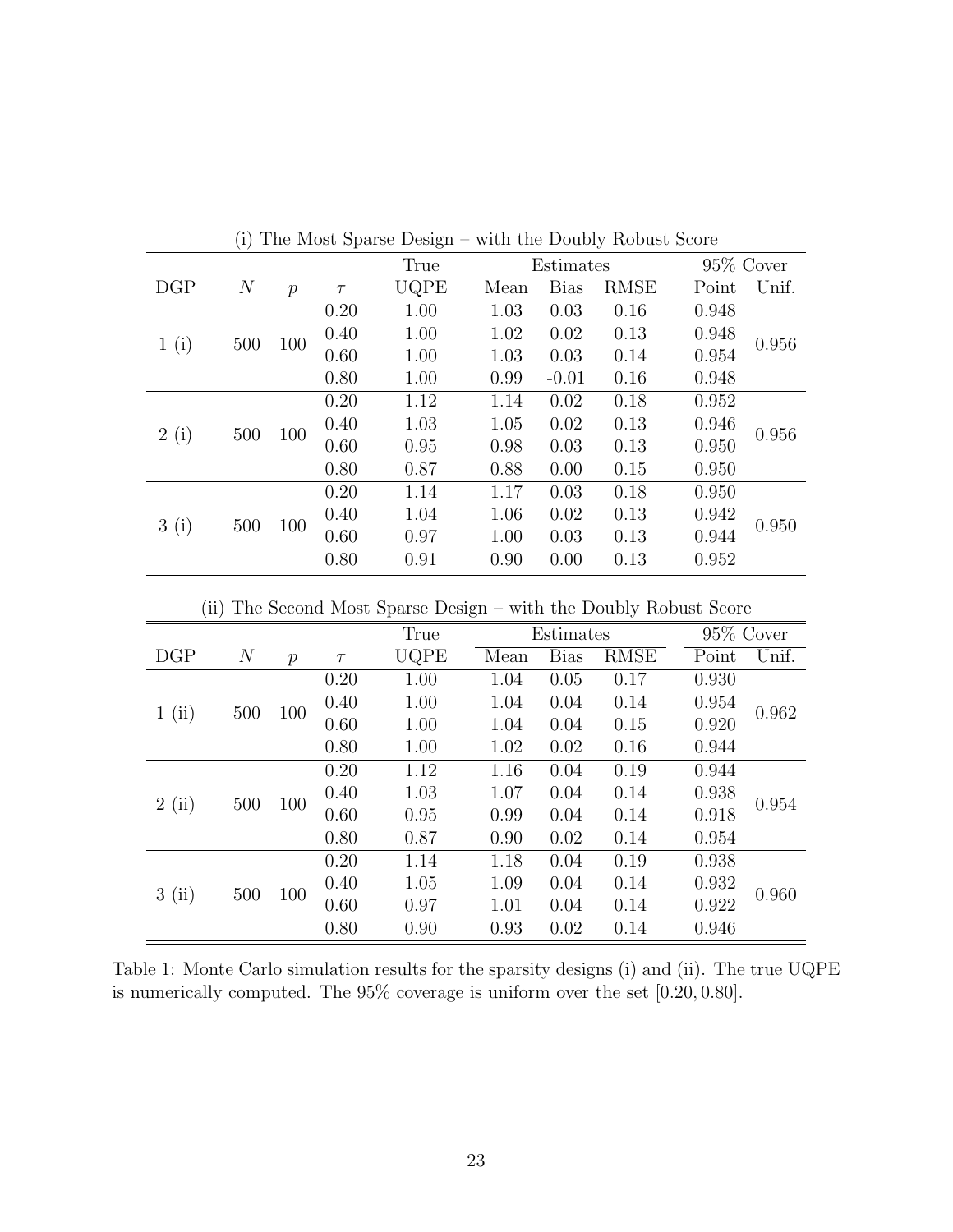|        | $\cdots$       |               |        | THE THIRT MODE Sparse Design |      |             |             | with the Doubly respect beard |       |
|--------|----------------|---------------|--------|------------------------------|------|-------------|-------------|-------------------------------|-------|
|        |                |               |        | True                         |      | Estimates   |             | 95% Cover                     |       |
| DGP    | $\overline{N}$ | $\mathcal{p}$ | $\tau$ | UQPE                         | Mean | <b>Bias</b> | <b>RMSE</b> | Point                         | Unif. |
|        |                |               | 0.20   | 1.00                         | 1.06 | 0.06        | 0.19        | 0.940                         |       |
| 1(iii) | 500            | 100           | 0.40   | 1.00                         | 1.06 | 0.05        | 0.14        | 0.948                         | 0.962 |
|        |                |               | 0.60   | 1.00                         | 1.05 | 0.05        | 0.14        | 0.932                         |       |
|        |                |               | 0.80   | 1.00                         | 1.04 | 0.03        | 0.17        | 0.936                         |       |
|        |                |               | 0.20   | 1.12                         | 1.17 | 0.05        | 0.20        | 0.936                         |       |
| 2(iii) | 500            | 100           | 0.40   | 1.03                         | 1.09 | 0.06        | 0.15        | 0.946                         | 0.964 |
|        |                |               | 0.60   | 0.95                         | 1.00 | 0.05        | 0.14        | 0.936                         |       |
|        |                |               | 0.80   | 0.87                         | 0.91 | 0.04        | 0.15        | 0.920                         |       |
|        |                |               | 0.20   | 1.15                         | 1.20 | 0.04        | 0.20        | 0.942                         |       |
| 3(iii) | 500            | 100           | 0.40   | 1.05                         | 1.10 | 0.06        | 0.15        | 0.936                         | 0.966 |
|        |                |               | 0.60   | 0.97                         | 1.02 | 0.05        | 0.14        | 0.936                         |       |
|        |                |               | 0.80   | 0.90                         | 0.94 | 0.04        | 0.15        | 0.934                         |       |

(iii) The Third Most Sparse Design – with the Doubly Robust Score

(iv) The Least Sparse Design – with the Doubly Robust Score

|       |       |                  |        | True |      | Estimates   |             | $\overline{95\%}$ Cover |       |
|-------|-------|------------------|--------|------|------|-------------|-------------|-------------------------|-------|
| DGP   | $\,N$ | $\boldsymbol{p}$ | $\tau$ | UQPE | Mean | <b>Bias</b> | <b>RMSE</b> | Point                   | Unif. |
|       |       |                  | 0.20   | 1.00 | 1.07 | 0.07        | 0.18        | 0.936                   |       |
| 1(iv) | 500   | 100              | 0.40   | 1.00 | 1.07 | 0.07        | 0.15        | 0.928                   | 0.970 |
|       |       |                  | 0.60   | 1.00 | 1.06 | 0.06        | 0.15        | 0.930                   |       |
|       |       |                  | 0.80   | 1.00 | 1.05 | 0.05        | 0.17        | 0.948                   |       |
|       |       | 100              | 0.20   | 1.13 | 1.19 | 0.06        | 0.21        | 0.944                   | 0.966 |
| 2(iv) | 500   |                  | 0.40   | 1.03 | 1.10 | 0.07        | 0.15        | 0.924                   |       |
|       |       |                  | 0.60   | 0.95 | 1.01 | 0.06        | 0.14        | 0.938                   |       |
|       |       |                  | 0.80   | 0.87 | 0.93 | 0.05        | 0.15        | 0.934                   |       |
|       |       |                  | 0.20   | 1.15 | 1.22 | 0.06        | 0.20        | 0.944                   |       |
| 3(iv) |       | 100              | 0.40   | 1.04 | 1.12 | 0.08        | 0.16        | 0.918                   | 0.968 |
|       | 500   |                  | 0.60   | 0.97 | 1.03 | 0.06        | 0.14        | 0.928                   |       |
|       |       |                  | 0.80   | 0.90 | 0.96 | 0.06        | 0.16        | 0.950                   |       |

<span id="page-23-0"></span>Table 2: Monte Carlo simulation results for the sparsity designs (iii) and (iv). The true UQPE is numerically computed. The 95% coverage is uniform over the set [0.20, 0.80].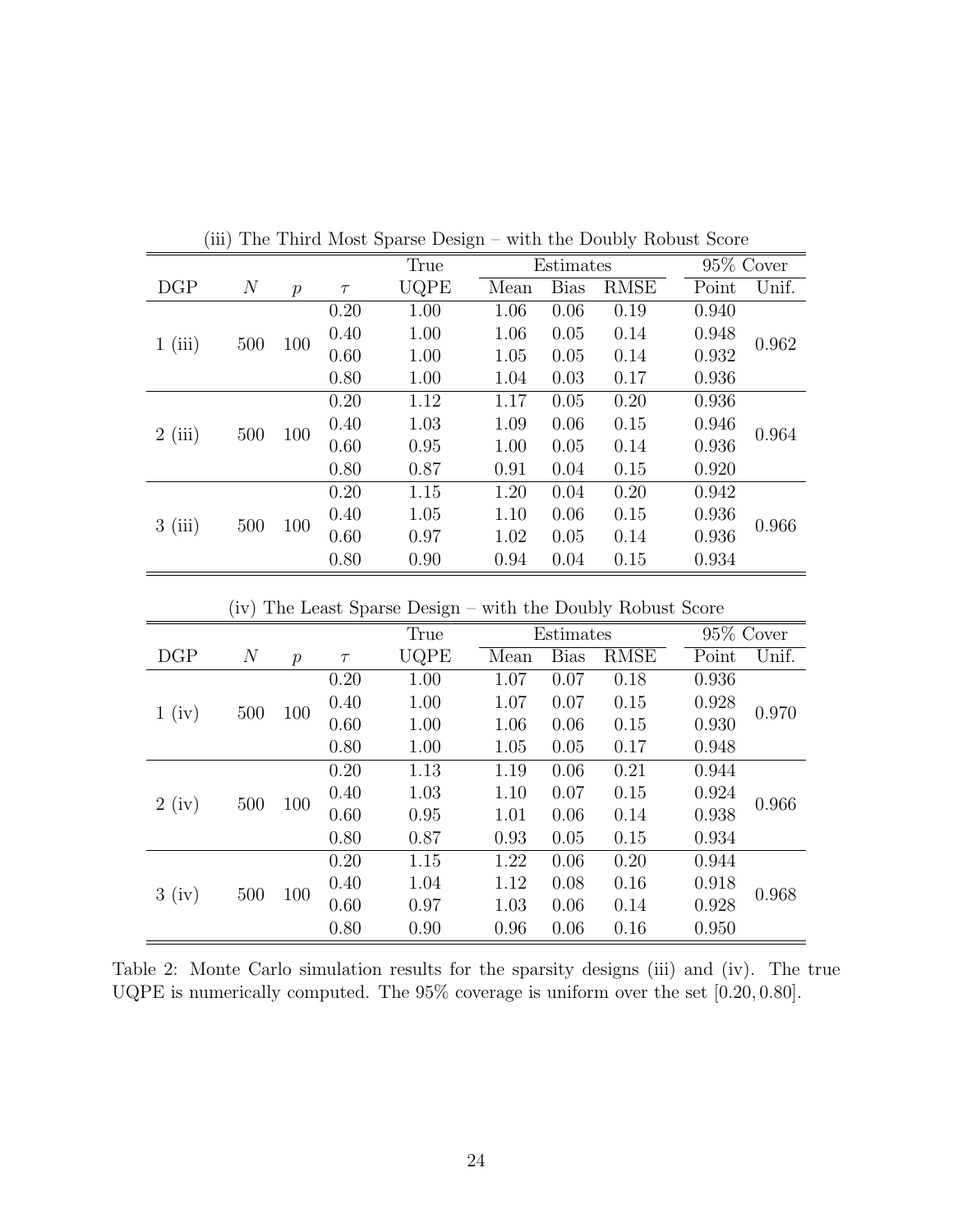|      |                  |                  |        | True |          | Estimates   |                   | $95\%$ Cover |       |       |
|------|------------------|------------------|--------|------|----------|-------------|-------------------|--------------|-------|-------|
| DGP  | $\boldsymbol{N}$ | $\boldsymbol{p}$ | $\tau$ | UQPE | Mean     | <b>Bias</b> | <b>RMSE</b>       | Point        | Unif. |       |
|      |                  |                  | 0.20   | 1.00 | 1.05     | 0.05        | 0.17              | 0.872        |       |       |
|      |                  | 25               | 0.40   | 1.00 | 1.03     | 0.03        | 0.13              | 0.892        |       |       |
|      | 500              |                  | 0.60   | 1.00 | $1.03\,$ | 0.03        | 0.13              | 0.898        | 0.902 |       |
|      |                  |                  | 0.80   | 1.00 | 1.05     | 0.05        | 0.17              | 0.886        |       |       |
| 1(i) |                  |                  | 0.20   | 1.00 | $0.18\,$ | $-0.82$     | 1.32              | 0.008        |       |       |
|      |                  | $50\,$           | 0.40   | 1.00 | 1.33     | 0.33        | 0.63              | 0.500        | 0.000 |       |
|      | $500\,$          |                  | 0.60   | 1.00 | 1.33     | 0.33        | 0.57              | 0.474        |       |       |
|      |                  |                  | 0.80   | 1.00 | 0.15     | $-0.85$     | 1.06              | 0.010        |       |       |
|      |                  |                  | 0.20   | 1.12 | 1.19     | 0.07        | 0.20              | 0.876        |       |       |
|      | 500              | 25               |        | 0.40 | 1.03     | 1.06        | 0.04              | 0.14         | 0.884 | 0.906 |
|      |                  |                  | 0.60   | 0.96 | 0.99     | 0.03        | 0.12              | 0.900        |       |       |
|      |                  |                  | 0.80   | 0.88 | 0.92     | $0.04\,$    | 0.15              | 0.878        |       |       |
| 2(i) |                  |                  | 0.20   | 1.12 | 0.08     | $-1.03$     | 1.28              | 0.006        |       |       |
|      | 500              |                  | 0.40   | 1.03 | 1.36     | 0.34        | 0.58              | 0.464        | 0.000 |       |
|      |                  | $50\,$           | 0.60   | 0.95 | 1.24     | 0.29        | 0.49              | 0.528        |       |       |
|      |                  |                  | 0.80   | 0.87 | $0.34\,$ | $-0.53$     | 1.04              | 0.020        |       |       |
|      |                  |                  | 0.20   | 1.14 | $1.22\,$ | 0.07        | 0.21              | 0.886        |       |       |
|      | 500              | 25               | 0.40   | 1.04 | 1.08     | 0.04        | 0.14              | 0.892        | 0.912 |       |
|      |                  |                  | 0.60   | 0.97 | 1.01     | 0.03        | 0.13              | 0.900        |       |       |
|      |                  |                  | 0.80   | 0.90 | 0.95     | 0.04        | 0.15              | 0.874        |       |       |
|      | 3(i)             |                  | 0.20   | 1.14 | 0.04     | $-1.10$     | $\overline{1.15}$ | 0.006        |       |       |
|      | 500              | 50               | 0.40   | 1.04 | 1.41     | 0.37        | 0.64              | 0.444        | 0.000 |       |
|      |                  |                  | 0.60   | 0.97 | 1.28     | 0.31        | 0.52              | 0.502        |       |       |
|      |                  |                  | 0.80   | 0.90 | 0.26     | $-0.65$     | 0.98              | 0.016        |       |       |

The Conventional RIF-Loit Estimator under the Most Sparse Design (i)

<span id="page-24-0"></span>Table 3: Monte Carlo simulation results based on the conventional RIF-Logit estimator under the sparsity design (i). The true UQPE is numerically computed. The 95% coverage is uniform over the set [0.20, 0.80].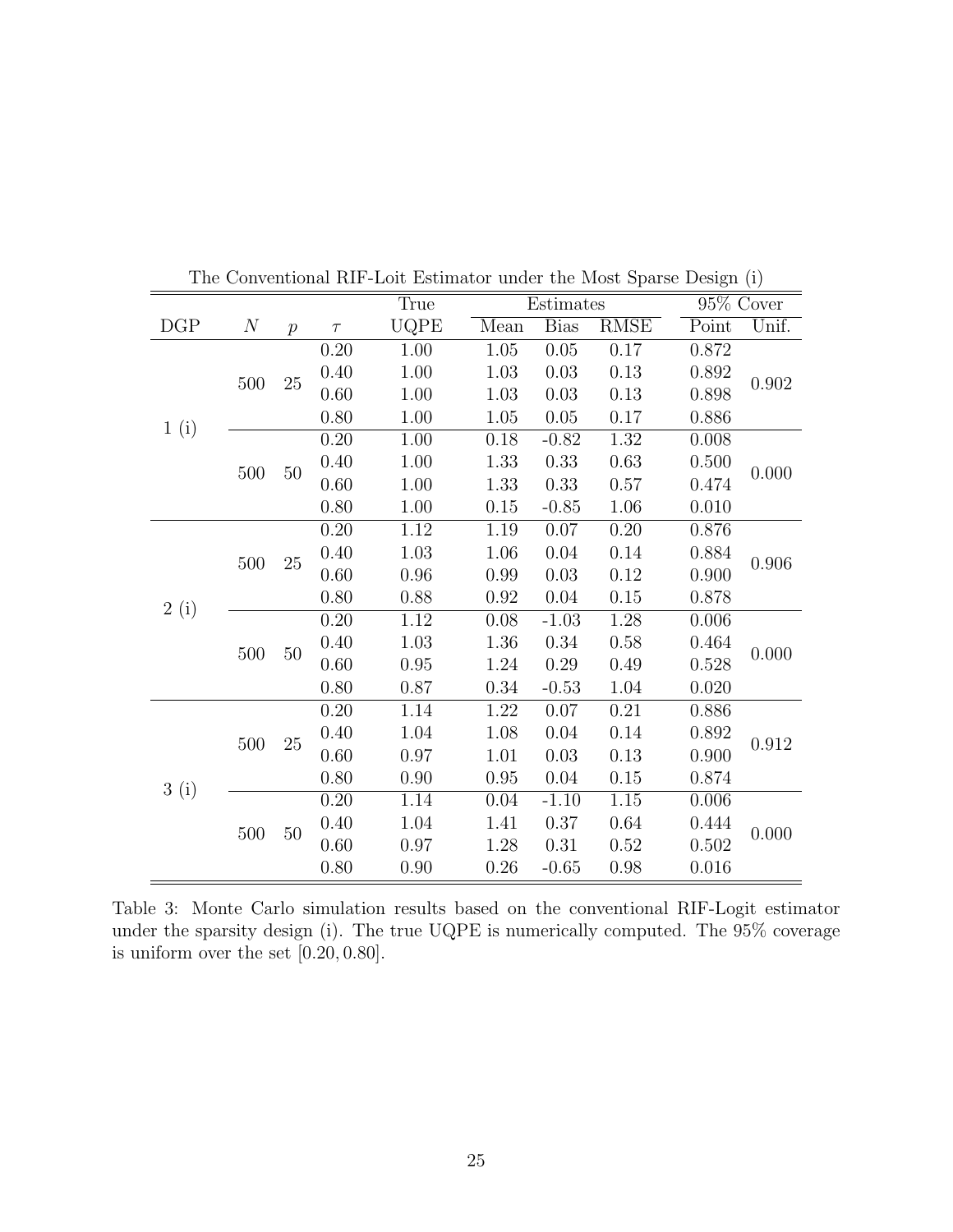|      | (1)<br>THE INDUCT DUING DUISH |               |        |       |              |      |      |                                 |               |        |              |       |  |  |
|------|-------------------------------|---------------|--------|-------|--------------|------|------|---------------------------------|---------------|--------|--------------|-------|--|--|
|      | With the Doubly Robust Score  |               |        |       |              |      |      | Without the Doubly Robust Score |               |        |              |       |  |  |
|      |                               |               |        |       | $95\%$ Cover |      |      |                                 |               |        | $95\%$ Cover |       |  |  |
| DGP  | $\,N$                         | $\mathcal{p}$ | $\tau$ | Point | Unif.        |      | DGP  | $\overline{N}$                  | $\mathcal{p}$ | $\tau$ | Point        | Unif. |  |  |
|      |                               |               | 0.20   | 0.948 |              |      | 1(i) |                                 |               | 0.20   | 0.930        |       |  |  |
|      | 500                           | 100           | 0.40   | 0.948 | 0.956        |      |      | 500                             | 100           | 0.40   | 0.912        | 0.912 |  |  |
| 1(i) |                               |               | 0.60   | 0.954 |              |      |      |                                 |               | 0.60   | 0.902        |       |  |  |
|      |                               |               | 0.80   | 0.948 |              |      |      |                                 |               | 0.80   | 0.910        |       |  |  |
|      |                               |               | 0.20   | 0.952 |              |      |      |                                 |               | 0.20   | 0.924        |       |  |  |
|      | 500                           | 100           | 0.40   | 0.946 | 0.956        |      | 2(i) | 500                             | 100           | 0.40   | 0.908        | 0.910 |  |  |
| 2(i) |                               |               | 0.60   | 0.950 |              |      |      |                                 |               | 0.60   | 0.906        |       |  |  |
|      |                               |               | 0.80   | 0.950 |              |      |      |                                 |               | 0.80   | 0.916        |       |  |  |
|      |                               |               | 0.20   | 0.950 |              |      |      |                                 |               | 0.20   | 0.932        |       |  |  |
| 3(i) | 500                           | 100           | 0.40   | 0.942 |              |      |      |                                 |               | 0.40   | 0.910        |       |  |  |
|      |                               |               | 0.60   | 0.944 | 0.950        | 3(i) | 500  | 100                             | 0.60          | 0.908  | 0.914        |       |  |  |
|      |                               |               | 0.80   | 0.952 |              |      |      |                                 |               | 0.80   | 0.922        |       |  |  |

(i) The Most Sparse Design

(ii) The Second Most Sparse Design

|      |       |               |        | With the Doubly Robust Score |              |      | Without the Doubly Robust Score |       |               |        |              |       |  |
|------|-------|---------------|--------|------------------------------|--------------|------|---------------------------------|-------|---------------|--------|--------------|-------|--|
|      |       |               |        |                              | $95\%$ Cover |      |                                 |       |               |        | $95\%$ Cover |       |  |
| DGP  | $\,N$ | $\mathcal{p}$ | $\tau$ | Point                        | Unif.        |      | DGP                             | $\,N$ | $\mathcal{P}$ | $\tau$ | Point        | Unif. |  |
|      |       |               | 0.20   | 0.930                        |              |      |                                 |       | 100           | 0.20   | 0.914        |       |  |
| 1(i) | 500   | 100           | 0.40   | 0.954                        | 0.962        |      | 1(i)                            | 500   |               | 0.40   | 0.924        | 0.920 |  |
|      |       |               | 0.60   | 0.920                        |              |      |                                 |       |               | 0.60   | 0.882        |       |  |
|      |       |               | 0.80   | 0.944                        |              |      |                                 |       |               | 0.80   | 0.914        |       |  |
|      |       |               | 0.20   | 0.944                        | 0.954        |      |                                 |       |               | 0.20   | 0.922        |       |  |
|      | 500   |               | 0.40   | 0.938                        |              | 2(i) | 500                             | 100   | 0.40          | 0.920  | 0.910        |       |  |
| 2(i) |       | 100           | 0.60   | 0.918                        |              |      |                                 |       | 0.60          | 0.890  |              |       |  |
|      |       |               | 0.80   | 0.954                        |              |      |                                 |       |               | 0.80   | 0.926        |       |  |
|      |       |               | 0.20   | 0.938                        |              |      |                                 |       |               | 0.20   | 0.914        |       |  |
| 3(i) |       |               | 0.40   | 0.932                        |              |      |                                 |       |               | 0.40   | 0.912        |       |  |
|      | 500   | 100           | 0.60   | 0.922                        | 0.960        |      | 3(i)                            | 500   | 100           | 0.60   | 0.892        | 0.920 |  |
|      |       |               | 0.80   | 0.946                        |              |      |                                 |       |               | 0.80   | 0.908        |       |  |

<span id="page-25-0"></span>Table 4: Monte Carlo simulation results for the sparsity designs (i) and (ii) with the doubly robust score (left) and without the doubly robust score (right). The true UQPE is numerically computed. The  $95\%$  coverage is uniform over the set [0.20, 0.80].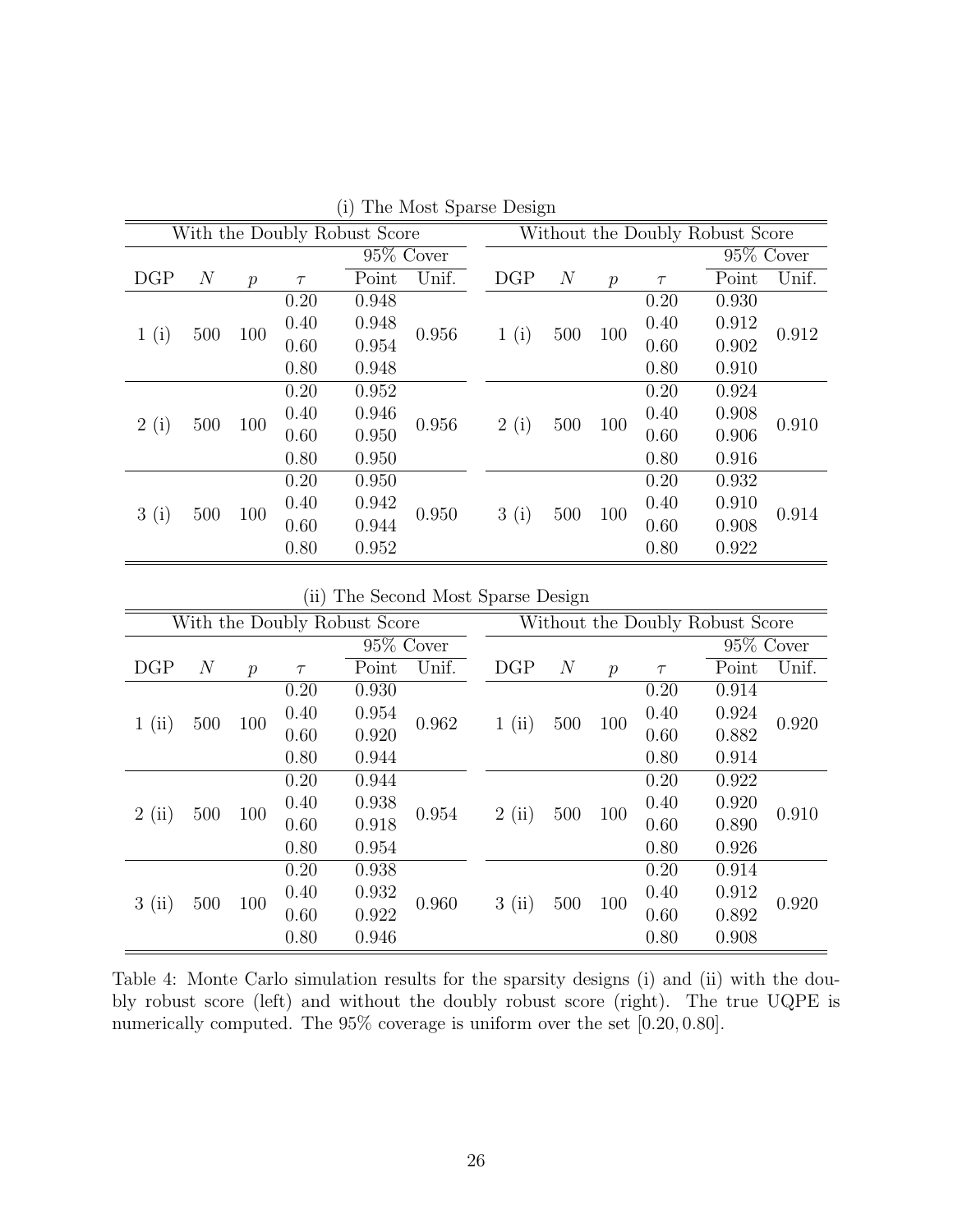|                   |                                 | $\overline{25}th$ |        |       | 75th       | Non-    |
|-------------------|---------------------------------|-------------------|--------|-------|------------|---------|
|                   |                                 | Percentile        | Median | Mean  | Percentile | Missing |
| Outcome $Y$       | Hourly wage                     | 4.750             | 5.340  | 5.892 | 6.500      | 7606    |
| Treatment $X_1$   | Days in Job Corps               | 54.0              | 129.0  | 153.4 | 237.0      | 4748    |
|                   | Days taking classes             | 41.0              | 91.0   | 120.2 | 179.0      | 4207    |
| Controls $X_{-1}$ | Age                             | 17.00             | 18.00  | 18.43 | 20.00      | 14653   |
|                   | Female                          | 0.000             | 0.000  | 0.396 | 1.000      | 14653   |
|                   | White                           | 0.000             | 0.000  | 0.303 | 1.000      | 14327   |
|                   | <b>Black</b>                    | 0.000             | 1.000  | 0.504 | 1.000      | 14327   |
|                   | Hispanic origin                 | 0.000             | 0.000  | 0.184 | 0.000      | 14288   |
|                   | Native language is English      | 1.000             | 1.000  | 0.855 | 1.000      | 14327   |
|                   | Years of education              | 9.00              | 10.00  | 10.24 | 11.00      | 14327   |
|                   | Other job trainings             | 0.000             | 0.000  | 0.339 | 1.000      | 13500   |
|                   | Mother's education              | 11.00             | 12.00  | 11.53 | 11.53      | 11599   |
|                   | Mother worked                   | 1.000             | 1.000  | 0.752 | 1.000      | 14223   |
|                   | Father's education              | 11.00             | 12.00  | 11.50 | 12.00      | 8774    |
|                   | Father worked                   | 0.000             | 1.000  | 0.665 | 1.000      | 12906   |
|                   | Received welfare                | 0.000             | 1.000  | 0.563 | 1.000      | 14327   |
|                   | Head of household               | 0.000             | 0.000  | 0.123 | 0.000      | 14327   |
|                   | Number of people in household   | 2.000             | 3.000  | 3.890 | 5.000      | 14327   |
|                   | Married                         | 0.000             | 0.000  | 0.021 | 0.000      | 14327   |
|                   | Separated                       | 0.000             | 0.000  | 0.017 | 0.000      | 14327   |
|                   | Divorced                        | 0.000             | 0.000  | 0.007 | 0.000      | 14327   |
|                   | Living with spouse              | 0.000             | 0.000  | 0.014 | 0.000      | 14235   |
|                   | Child                           | 0.000             | 0.000  | 0.266 | 1.000      | 13500   |
|                   | Number of children              | 0.000             | 0.000  | 0.347 | 0.000      | 13500   |
|                   | Past work experience            | 0.000             | 1.000  | 0.648 | 1.000      | 14327   |
|                   | Past hours of work per week     | 0.000             | 24.00  | 25.15 | 40.00      | 14299   |
|                   | Past hourly wage                | 4.250             | 5.000  | 5.142 | $5.500\,$  | 7884    |
|                   | Expected wage after training    | 7.000             | 9.000  | 9.910 | 11.000     | 6561    |
|                   | Public housing or subsidy       | 0.000             | 0.000  | 0.200 | 0.000      | 14327   |
|                   | Own house                       | 0.000             | 0.000  | 0.411 | 1.000      | 11457   |
|                   | Have contributed to mortgage    | 0.000             | 0.000  | 0.255 | 1.000      | 13951   |
|                   | Past AFDC                       | 0.000             | 0.000  | 0.301 | 1.000      | 14327   |
|                   | Past SSI or SSA                 | 0.000             | 0.000  | 0.251 | 1.000      | 14327   |
|                   | Past food stamps                | 0.000             | 0.000  | 0.438 | 1.000      | 14327   |
|                   | Past family income $\geq$ \$12K | 0.000             | 1.000  | 0.576 | 1.000      | 14327   |
|                   | In good health                  | 1.000             | 1.000  | 0.871 | 1.000      | 14327   |
|                   | Physical or emotional problem   | 0.000             | 0.000  | 0.049 | 0.000      | 14327   |
|                   | Smoke                           | 0.000             | 1.000  | 0.537 | 1.000      | 14327   |
|                   | Alcohol                         | 0.000             | 1.000  | 0.584 | 1.000      | 14327   |
|                   | Marijuana or hashish            | 0.000             | 0.000  | 0.369 | 1.000      | 14327   |
|                   | Cocaine                         | 0.000             | 0.000  | 0.033 | 0.000      | 14327   |
|                   | Heroin/opium/methadone          | 0.000             | 0.000  | 0.012 | 0.000      | 14327   |
|                   | LSD/peyote/psilocybin           | 0.000             | 0.000  | 0.055 | 0.000      | 14327   |
|                   | Arrested                        | 0.000             | 0.000  | 0.266 | 1.000      | 14327   |
|                   | Number of times arrested        | 0.000             | 0.000  | 0.537 | 1.000      | 14218   |

<span id="page-26-0"></span>Table 5: Summary statistics of data.